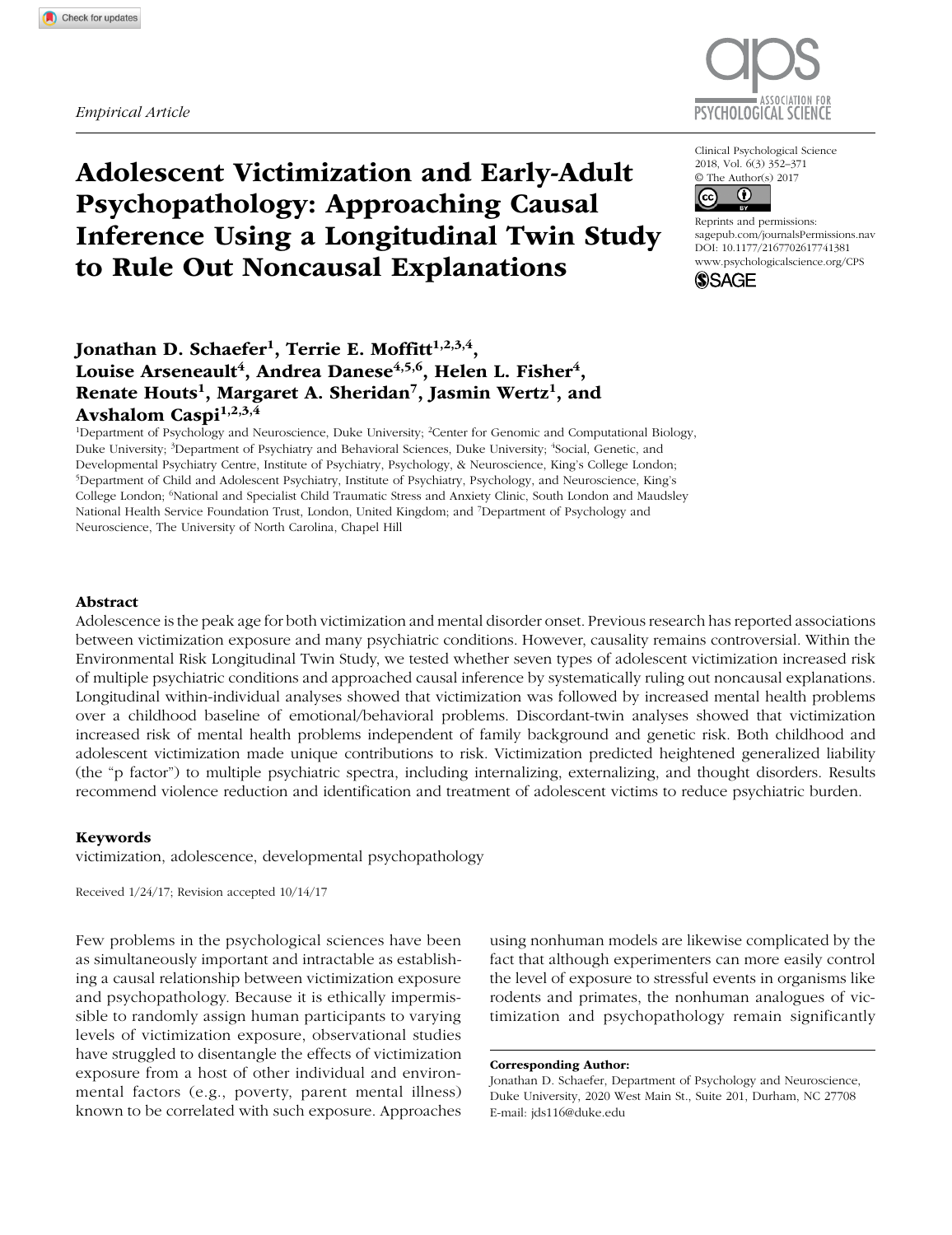divorced from their human counterparts, making it difficult to conclude that the results of these studies will generalize to the human condition.

Despite these challenges, studies reporting robust associations between victimization and various forms of psychopathology have continued to accumulate. According to this literature, exposure to victimization and other adverse life events (measured either retrospectively or prospectively) predicts increased risk of a wide array of psychiatric conditions, including mood, anxiety, substance use, disruptive behavior, and psychotic disorders (Anda et al., 2006; Green et al., 2010; Scott, Smith, & Ellis, 2010). Victimization exposure also predicts earlier onset, higher comorbidity, and greater numbers of symptoms among individual disorders, as well as poorer response to both pharmaceutical treatment and psychotherapy (Agnew-Blais & Danese, 2016; Nanni, Uher, & Danese, 2012; Nemeroff, 2016; Putnam, Harris, & Putnam, 2013; Widom, DuMont, & Czaja, 2007), leading some investigators to suggest that disorders arising after a history of victimization form their own clinically and biologically distinct subtype (Teicher & Samson, 2013).

Nevertheless, our understanding of the relationship between victimization and later mental health is characterized by at least four important gaps. First, it is difficult to determine whether observed associations between individual types of victimization and psychopathology reflect direct effects or arise solely as a result of the high rates of poly-victimization (i.e., exposure to multiple different types of victimization) among victimized children (Finkelhor, Ormrod, & Turner, 2007a, 2009). In other words, it is possible that the statistical association between exposure to one victimization type (e.g., family violence) and mental disorder exists solely because of one or more additional types of exposure associated with the exposure of initial interest (e.g., physical or sexual abuse). This "third variable problem" is significant because it limits the ability of researchers and policymakers to determine whether interventions that target a specific type of victimization will actually reduce the incidence of mental disorder. A potential solution is to ascertain multiple victimization types within the same sample (e.g., Fisher et al., 2015). This design allows investigators to examine both the shared and unique effects of different victimization types as well as the cumulative effects of poly-victimization.

A second limitation of the literature on victimization exposure and psychopathology is that previous studies have tended to focus on establishing associations between victimization exposure and an individual disorder. However, an emerging body of research indicates that the effects of victimization are strikingly nonspecific, predicting a wide range of both internalizing and externalizing symptoms (Edwards, Holden, Felitti, & Anda, 2003; Green et al., 2010; Putnam et al., 2013; Scott et al., 2010; Vachon, Krueger, Rogosch, & Cicchetti, 2015). Indeed, one study that examined associations between child maltreatment and multiple psychiatric disorders found that the effects of child maltreatment on mental health were mediated entirely through latent factors representing internalizing and externalizing psychopathology rather than diverse, specific mechanisms (Keyes et al., 2012). These findings suggest that maltreatment influences broad, general factors common to multiple different types of disorders (e.g., distress, negative emotionality) rather than those that give rise to specific disorders or clusters of symptoms.

One latent liability dimension that may be particularly suitable for testing the relationship between victimization exposure and later mental health is the "p factor," a hierarchical measure of general psychopathology that accounts for the high levels of comorbidity observed across different psychiatric disorders. Conceptually similar to the "g factor" of general intelligence, "p" represents shared liability common to mental disorders captured by the internalizing, externalizing, and thought disorder spectra of psychopathology (Caspi et al., 2014; Lahey et al., 2012; Lahey, Krueger, Rathouz, Waldman, & Zald, 2017). Computation of a general factor of psychopathology thus allows investigators to examine associations between victimization exposure and broad vulnerability to multiple common mental disorders, whereas computation of its constituent psychiatric spectra permits testing for specificity in these associations (e.g., examining whether the mental health effects of victimization exposure are stronger for particular psychiatric spectra).

A third limitation of the existing literature on victimization exposure and psychopathology is that most of the research on the mental health effects of victimization has focused on childhood exposures. It is important to complement this literature with studies of adolescent exposures for two reasons. First, accumulating evidence demonstrates that adolescence is a crucial period of brain development as well as a time of peak onset for many common mental disorders (Kessler et al., 2005; Kim-Cohen et al., 2003). These findings have led to calls for research that will enhance our understanding of how experiences in adolescence contribute to disorders in adulthood (Davidson, Grigorenko, Boivin, Rapa, & Stein, 2015). Experimental and neuroimaging studies suggest that the increased incidence of psychopathology in adolescence may be partially attributable to the elevated stress reactivity and impaired extinction learning that emerge during this period (Pattwell et al., 2012; Spear, 2009) as well as the lagged development of cortical regions that play a key role in emotion regulation (e.g.,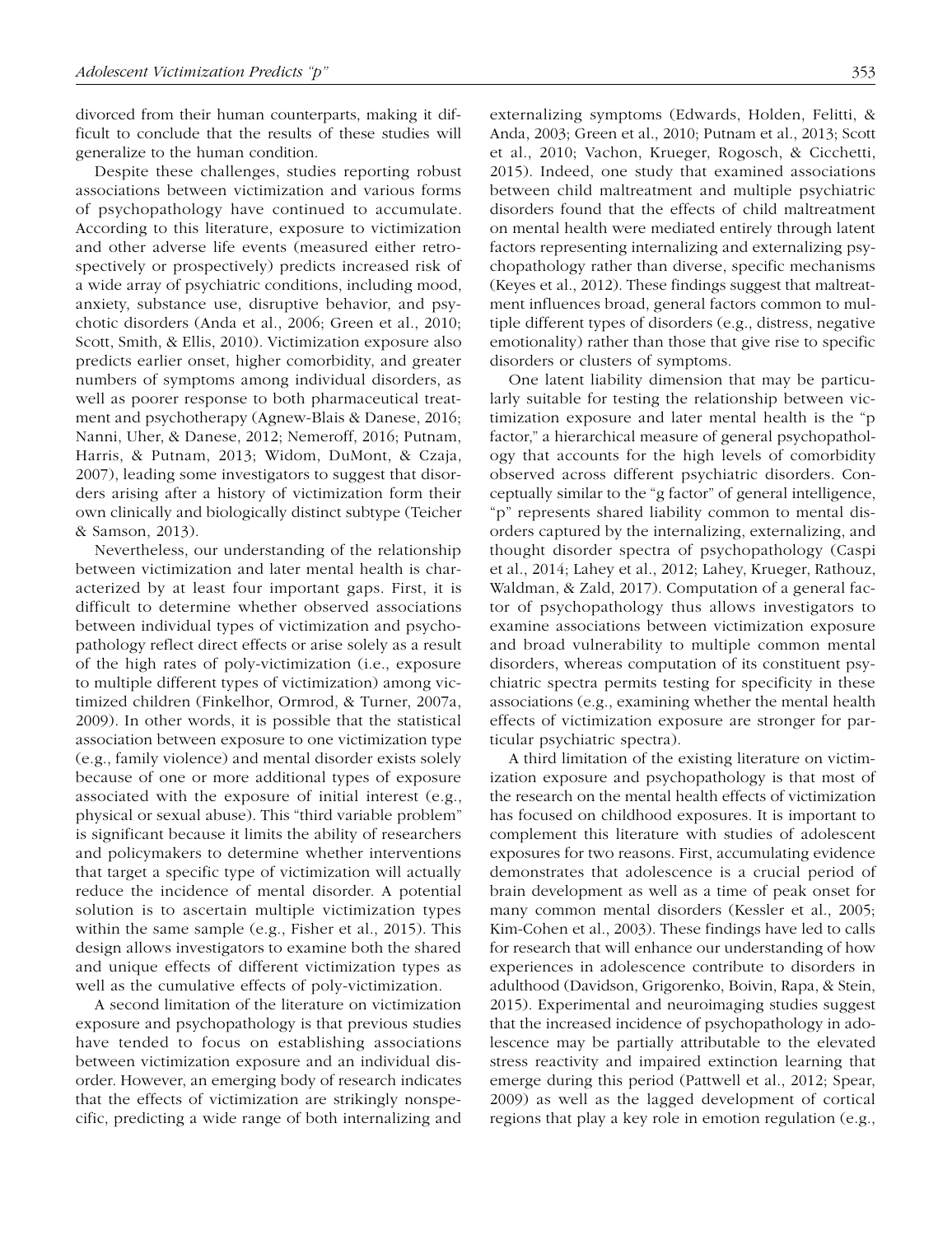the prefrontal cortex; Gogtay et al., 2004). Combined, these findings suggest that exposure to victimization during adolescence may be associated with a physiological response that is both larger in magnitude and more difficult to downregulate than an equivalent exposure in childhood, perhaps leading to a relatively stronger relationship between victimization during the adolescent period and the development of psychiatric symptoms. However, the relative contribution of victimization experiences in childhood versus those in adolescence has rarely been tested in one sample.

Another reason to study victimization in adolescence is that exposure to many types of victimization—including sexual victimization, relational aggression, Internet harassment, and serious violent crime—also peaks during this period (Brown, Birch, & Kancherla, 2005; Peskin, Tortolero, & Markham, 2006; Sickmund & Puzzanchera, 2014). Because of the increased autonomy and greater Internet and cell phone use that characterize the adolescent period, adolescents are, on average, victimized by a more diverse set of actors and across a wider range of environments than children (Sickmund & Puzzanchera, 2014). Moreover, most victimization experiences in childhood are shared by siblings, especially twins (Jaffee et al., 2004), making it difficult to assess whether victimization exposure exerts an environmentally mediated effect on mental health using a discordant-twin design. In adolescence, however, exposure to victimization becomes more divergent as members of twin pairs spend more time apart and outside of the shared family environment with increasing age, making this analytical approach significantly more viable.

A fourth limitation of the existing literature on victimization exposure and psychopathology is the elephant in the room: Is the intuitive assumption that exposure to victimization exerts a causal effect on later mental health validated by empirical data (Moffitt & the Klaus-Grawe ThinkTank, 2013)? Although causality cannot be proven by observational studies, these designs can allow researchers to rule out alternate, noncausal explanations, making the existence of a causal relationship incrementally more likely. One of the strongest observational designs for approaching causal inference in this fashion is the longitudinal twin study, which allows investigators to control for all of the unmeasured shared environmental or genetic factors that might impact both the exposure and the outcome of interest. To date, however, twin studies conducted using twin pairs discordant for victimization exposure have returned conflicting results, with some studies reporting an increased risk of emotional or behavioral problems in the more-victimized twin (Arseneault et al., 2011; Arseneault et al., 2006; Brown et al., 2014; Capusan et al., 2016; Kendler & Aggen, 2014; Silberg et al., 2016), and others reporting little to no effect (Berenz et al., 2013; Bornovalova et al., 2013; Dinkler et al., 2017; Dinwiddie et al., 2000; Shakoor et al., 2015; Young-Wolff, Kendler, Ericson, & Prescott, 2011). These studies are particularly difficult to reconcile because they studied different victimization types and different disorders in different populations assessed at different ages.

We used data from a longitudinal twin study (the Environmental Risk Longitudinal Twin Study [E-Risk]), in which we have ascertained multiple forms of victimization, to test associations between adolescent victimization exposure and multiple forms of psychopathology (internalizing, externalizing, and thought disorders), including a general liability factor ("p"; Caspi et al., 2014; Lahey et al., 2012; Lahey et al., 2017). In conducting such tests, we extend previous work, which examined a limited range of exposures (most often victimization by family members, including physical maltreatment, neglect, or sexual abuse), to examine a larger range of exposures occurring both inside and outside the home (e.g., peer victimization, Internet/ mobile phone victimization, exposure to conventional crime). We also used a cumulative measure of polyvictimization between ages 12 and 18 years. We examined the specificity of effects in our data, testing (a) whether each separate form of victimization uniquely predicts early-adult psychopathology and (b) whether victimization exposure predicts some forms of psychopathology more strongly than others. We then carried out four analyses aimed at approaching causal inference by ruling out noncausal explanations. First, we tested for mono-method reporting bias—or the possibility that the association between victimization exposure and early-life psychopathology exists solely because both rely on self-report data—by examining whether "p" can also be predicted by informant-reported victimization exposure, provided by E-Risk members' parents and co-twins. Second, we addressed the possibility of reverse causation by testing whether adolescent victimization predicts "p" only because children with preexisting vulnerabilities to psychiatric problems (such as early-life emotional and behavioral problems or a family history of mental disorder) are more likely to be victimized. Third, we tested whether adolescent victimization makes its own contribution to psychopathology apart from the contribution of child victimization (i.e., revictimization). Fourth, we exploited our twin study design to test whether the observed relationship between victimization and psychopathology is attributable to shared genetic propensity, shared family-wide environmental factors (e.g., family poverty), and preexisting differences between twins in their vulnerability to later psychopathology.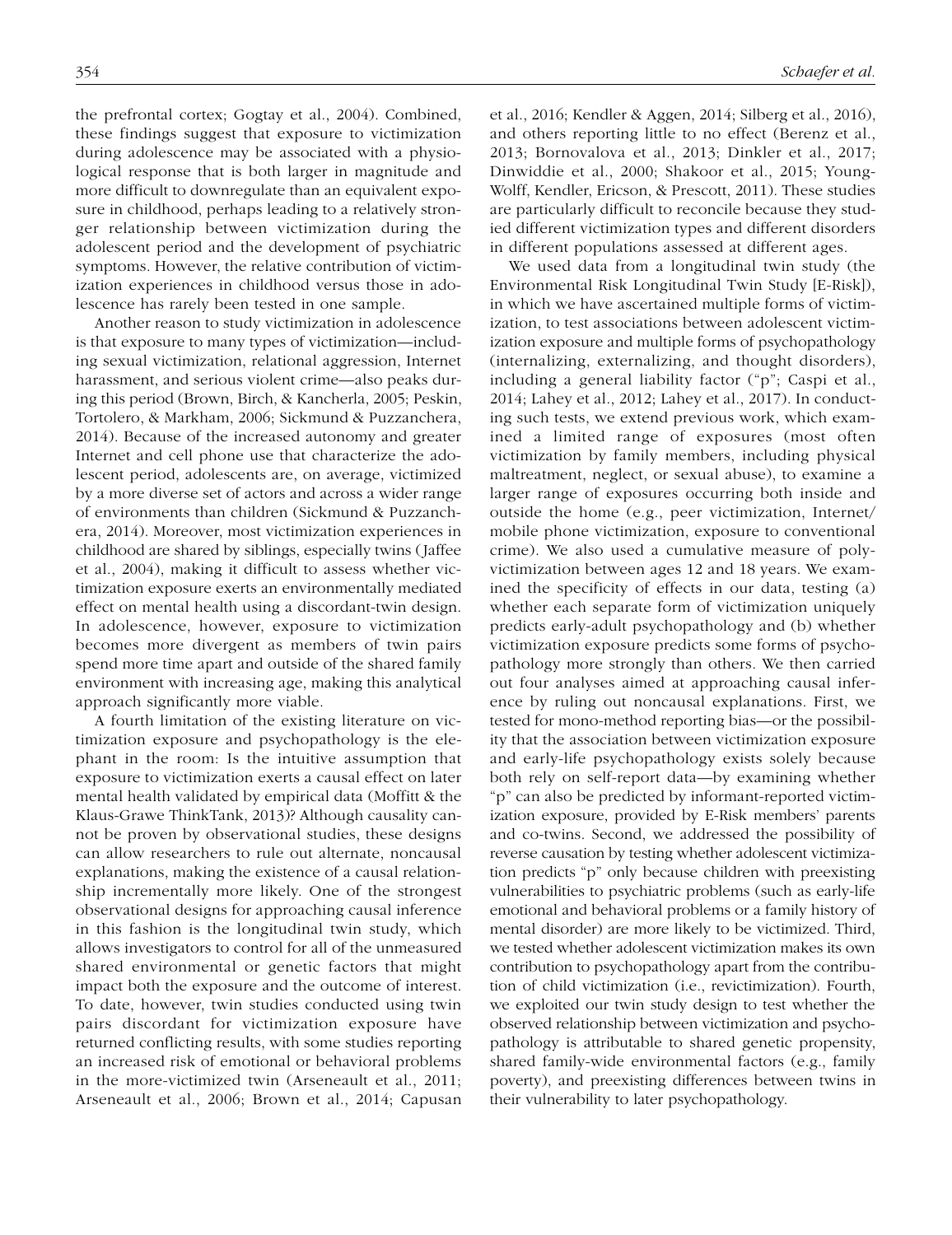### Method

### *Study sample*

Participants were members of E-Risk, which tracks the development of a birth cohort of 2,232 British children. The sample was drawn from a larger birth register of twins born in England and Wales in 1994–1995 (Trouton, Spinath, & Plomin, 2002). Full details about the sample are reported elsewhere (Moffitt & the E-Risk Study Team, 2002). In brief, the E-Risk sample was constructed in 1999–2000, when 1,116 families (93% of those eligible) with same-sex 5-year-old twins participated in home-visit assessments. This sample comprised 56% monozygotic (MZ) and 44% dizygotic (DZ) twin pairs; sex was evenly distributed within zygosity (49% male). Of the full sample, 7% self-identified as Black, Asian, or mixed race. Families were recruited to represent the U.K. population with newborns in the 1990s on the basis of maternal age and geographic location to both ensure adequate numbers of children in disadvantaged homes and avoid an excess of twins born to welleducated women using assisted reproduction. The study sample represents the full range of socioeconomic conditions in Great Britain, as reflected in the families' distribution on a neighborhood-level socioeconomic index (ACORN [A Classification Of Residential Neighborhoods], developed by CACI Inc. for commercial use; Odgers, Caspi, Bates, Sampson, & Moffitt, 2012): 25.6% of E-Risk families live in "wealthy achiever" neighborhoods compared with 25.3% nationwide; 5.3% versus 11.6% live in "urban prosperity" neighborhoods; 29.6% versus 26.9% live in "comfortably off" neighborhoods; 13.4% versus 13.9% live in "moderate means" neighborhoods; and 26.1% versus 20.7% live in "hard-pressed" neighborhoods. E-Risk underrepresents urban prosperity neighborhoods because such households are likely to be childless.

Follow-up home visits were conducted when participants were ages 7 (98% participation), 10 (96% participation), 12 (96% participation), and most recent, 18 (93% participation) years. At age 18 years, 2,066 participants were assessed, each twin by a different interviewer. The average age at the time of assessment was 18.4 years (*SD* = 0.36); all interviews were conducted after the 18th birthday. There were no differences between those who did and did not take part at age 18 years in terms of socioeconomic status (SES) assessed when the cohort was initially defined ( $\chi^2 = 0.86$ ,  $p =$ .65), age-5 IQ scores (*t* = 0.98, *p* = .33), age-5 internalizing or externalizing behavior problems  $(t = 0.40, p =$ .69 and  $t = 0.41$ ,  $p = .68$ , respectively), or childhood poly-victimization  $(z = 0.51, p = .61)$ .

The Joint South London, Maudsley, and Institute of Psychiatry Research Ethics Committee approved each

phase of the study. Parents gave informed consent and twins gave assent between 5 and 12 years old and then informed consent at age 18 years.

### *Measures*

The remainder of the Method section is divided into four parts. Part I describes the measurement of victimization across the study participants' first two decades of life (birth to age 18 years). Part II describes the measurement of psychiatric symptoms at age 18 years. Part III describes our creation of factor scores for the internalizing, externalizing, and thought disorder spectra, as well as for the "p factor," corresponding to E-Risk members' general liability to psychopathology at age 18 years. Part IV describes covariates used in our analyses. The design of the sample and data for this article are diagrammed in [Figure S1](https://journals.sagepub.com/doi/suppl/10.1177/2167702617741381) in the Supplemental Material available online.

#### *Part I. Assessment of victimization exposure*

*Childhood victimization*. These measures have been described previously (Danese et al., 2017; details are provided in the Supplemental Material). In brief, exposure to several types of victimization was assessed repeatedly when the children were 5, 7, 10, and 12 years of age. These were exposure to domestic violence between the mother and her partner, frequent bullying by peers, physical maltreatment by an adult, sexual abuse, emotional abuse and neglect, and physical neglect. Exposure to each type of victimization was coded on a 3-point scale, in which 0 indicated *no exposure*, 1 indicated *probable* or *less severe* exposure, and 2 indicated *definite* and *severe* exposure.

*Childhood poly-victimization*. We study poly-victimization because previous studies have indicated that it is a considerably more powerful predictor of psychiatric symptoms than the presence or absence of any particular exposure, with poly-victimized children tending to experience more symptoms than even children who were repeatedly exposed to one kind of victimization experience (Finkelhor et al., 2007a). Following Finkelhor et al. (2007a), we used the most straightforward and reproducible method to define poly-victimization, operationalized as the simple count of forms of victimization experienced by a child (exposure to domestic violence between the mother and her partner, frequent bullying by peers, physical maltreatment by an adult, sexual abuse, emotional abuse and neglect, and physical neglect). This variable was derived by summing all childhood victimization experiences coded as 2: 1,641 (73.5%) of children had zero severe victimization experiences; 448 (20.1%) had one; 85 (3.8%) had two; 39 (1.8%) had three; 17 (0.8%)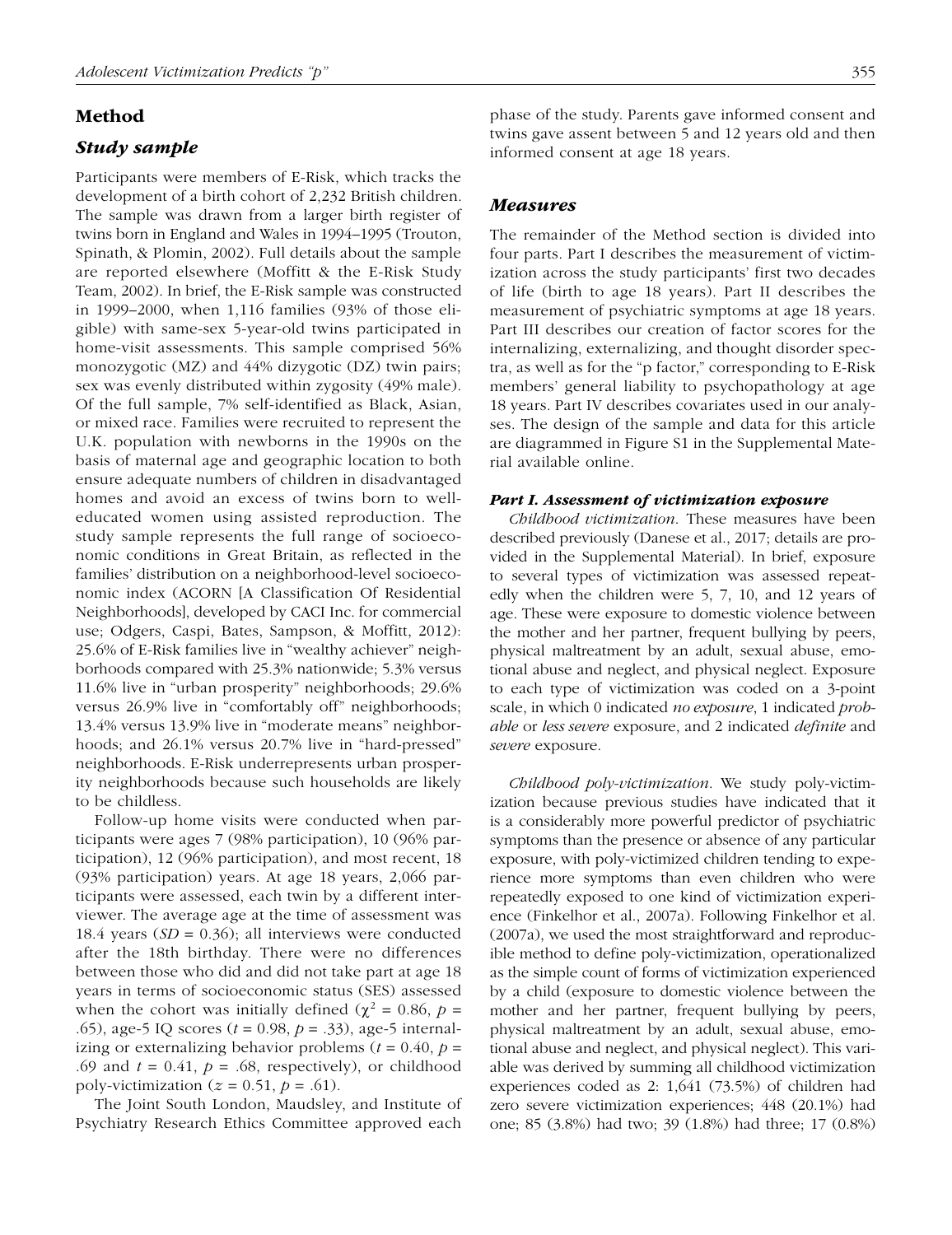had four; and 2 (0.1%) had five severe victimization experiences. Next, we winsorized the poly-victimization distribution into a four-category variable (representing 0, 1, 2, and 3+ severe experiences). In addition, we conducted a sensitivity test by analyzing the data using both the winsorized and nonwinsorized exposure variables, and we observed the same results.

*Adolescent victimization*. These measures have been described previously (Fisher et al., 2015; details are provided in the Supplemental Material). In brief, participants were interviewed at age 18 about exposure to a range of adverse experiences between 12 and 18 years using the Juvenile Victimization Questionnaire, 2nd revision (JVQ; Finkelhor, Hamby, Turner, & Ormrod, 2011; Hamby, Finkelhor, Ormrod, & Turner, 2004), adapted as a clinical interview. Each co-twin was interviewed by a different research worker, and each JVQ question was asked for the period "since you were 12." Age 12 is a salient age for our participants because it is the age when British children leave primary school to enter secondary school. The JVQ has good psychometric properties (Finkelhor, Hamby, Ormrod, & Turner, 2005) and was used in the U.K. National Society for the Prevention of Cruelty to Children national survey (Radford et al., 2011; Radford, Corral, Bradley, & Fisher, 2013), thereby providing important benchmark values for comparisons with our cohort. Our adapted JVQ comprised 45 questions covering seven different forms of victimization: maltreatment, neglect, sexual victimization, family violence, peer/sibling victimization, Internet/mobile phone victimization, and crime victimization. Like childhood victimization, exposure to each type of adolescent victimization was also coded on a 3-point scale, in which 0 indicated *no exposure*, 1 indicated *probable* or *less severe* exposure, and 2 indicated *definite* and *severe* exposure.

The adolescent poly-victimization variable was derived by summing all victimization experiences that received a code of 2 (i.e., severe exposure): 1,332 (64.6%) of adolescents had zero severe victimization experiences; 396 (19.2%) had one; 195 (9.5%) had two; 93 (4.5%) had three; 30 (1.5%) had four; 11 (0.5%) had five; and 5 (0.2%) had six severe victimization experiences. Poly-victimization is common among adolescents in our sample; of E-Risk members who experienced at least one type of severe victimization, nearly half (46%) also reported exposure to multiple different types of victimization.

As with childhood victimization, we winsorized the adolescent poly-victimization distribution into a fourcategory variable (0, 1, 2, and 3+ severe experiences). In addition, we conducted a sensitivity test by analyzing the data using both the winsorized and nonwinsorized exposure variables, and we observed the same results.

*Informant reports of adolescent victimization*. At age 18, each E-Risk member's co-twin and parent (usually mother) were asked to reply to a confidential questionnaire that used a seven-item checklist to inquire whether the E-Risk member had ever been the victim of each of the seven different forms of victimization included in the JVQ interview: maltreatment, neglect, sexual abuse, exposure to family violence, peer bullying, Internet harassment, or a violent crime. We summed affirmative responses to these questions, within each reporter. The correlation between co-twin and parental reports was *r* = .38; between co-twin and E-Risk members' JVQ reports,  $r = .38$ ; and between parental and E-Risk members' JVQ reports,  $r = .34$ .

*Part II. Assessment of symptoms of mental disorders.* At age 18, E-Risk members were assessed in private interviews about symptoms of mental disorders (see Table S1 in the Supplemental Material). We assessed past-year symptoms of five externalizing-spectrum disorders: *Diagnostic and Statistical Manual of Mental Disorders* (4th ed.; *DSM–IV*; American Psychiatric Association, 1994) symptoms of alcohol dependence and cannabis dependence were assessed via the Diagnostic Interview Schedule (Robins, Cottler, Bucholz, & Compton, 1995); conduct disorder was measured by inquiring about *DSM–IV* symptoms (American Psychiatric Association, 1994); symptoms of tobacco dependence were assessed with the Fagerstrom Test for Nicotine Dependence (Heatherton, Kozlowski, Frecker, & Fagerström, 1991); and attentiondeficit/hyperactivity disorder (ADHD) was measured by inquiring about *Diagnostic and Statistical Manual of Mental Disorders* (5th ed.; *DSM–5*; American Psychiatric Association, 2013) symptoms (Agnew-Blais et al., 2016). We also assessed past-year symptoms of four internalizingspectrum disorders: *DSM–IV* symptoms of depression, generalized anxiety disorder, and posttraumatic stress disorder (PTSD) were assessed via the Diagnostic Interview Schedule (Robins et al., 1995), and symptoms of eating disorder were assessed with the SCOFF (Morgan, Reid, & Lacey, 1999). We assessed symptoms of thought disorder in two ways: First, each E-Risk member was interviewed about delusions and hallucinations (e.g., "Have other people ever read your thoughts?"; "Have you ever thought you were being followed or spied on?"; "Have you ever heard voices that other people cannot hear?"). This interview was also administered at an earlier age to E-Risk members and its scoring system is described in detail elsewhere (Polanczyk et al., 2010b). Second, each E-Risk member was asked about unusual thoughts and feelings (e.g., "My thinking is unusual or frightening"; "People or places I know seem different"), drawing on item pools since formalized in prodromal psychosis instruments, including the PRIME-screen and SIPS (Loewy, Pearson, Vinogradov, Bearden, & Cannon, 2011).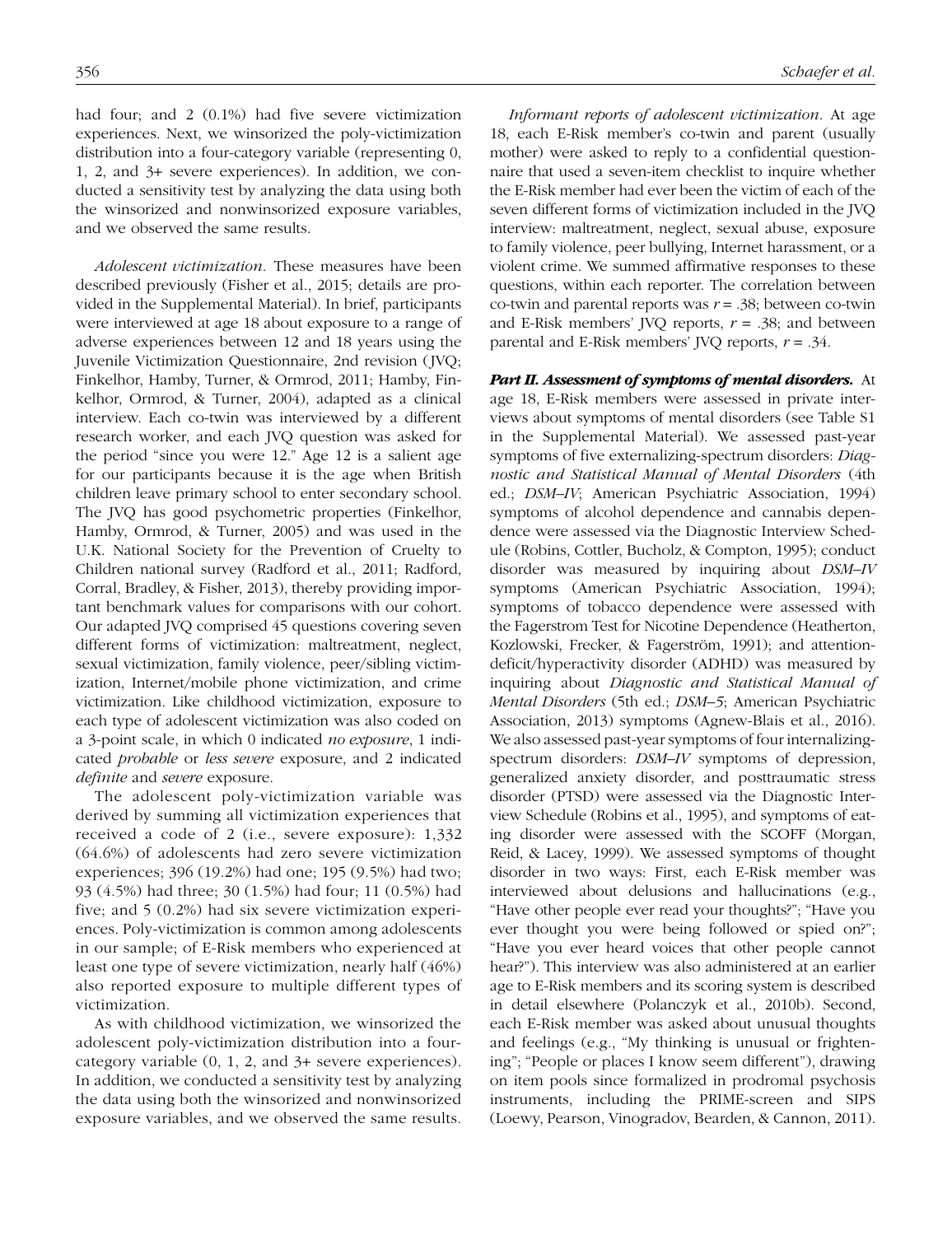*Part III. The structure of psychopathology at age 18*. Using confirmatory factor analysis, we tested two standard models (Brunner, Nagy, & Wilhelm, 2012; Rindskopf & Rose, 1988) that are frequently used to examine hierarchically structured constructs: a correlated-factors model with three factors (representing internalizing, externalizing, and thought disorders; se[e Fig. S2a](https://journals.sagepub.com/doi/suppl/10.1177/2167702617741381) in the Supplemental Material) and a bi-factor model specifying a general psychopathology factor (labeled "p"; se[e Fig. S2b](https://journals.sagepub.com/doi/suppl/10.1177/2167702617741381)  in the Supplemental Material). (The use of the term *bifactor model* is an unwieldy historical and statistical necessity; it harkens back to the early days of psychometric research on intelligence, which first proposed a general factor that is common to all items on a test and more specific factors that are common to a smaller subset of related items.) Both the correlated-factors and bi-factor models included the 11 observed variables described in Part II of the Measures section (i.e., alcohol dependence, cannabis dependence, tobacco dependence, conduct disorder, ADHD, anxiety, depression, eating disorders, PTSD, psychotic-like experiences, prodromal symptoms). We were guided in decisions regarding which disorders loaded on which factors by the Hierarchical Taxonomy of Psychopathology consortium [\(https://medicine.stony](https://medicine.stonybrookmedicine.edu/HITOP/AboutHiTOP) [brookmedicine.edu/HITOP/AboutHiTOP](https://medicine.stonybrookmedicine.edu/HITOP/AboutHiTOP); Kotov et al., 2017). As such, symptoms corresponding to disorders of substance use (i.e., alcohol, marijuana, smoking) and oppositional behavior (i.e., conduct disorder and ADHD) loaded on the externalizing factor; symptoms corresponding to disorders of distress (i.e., major depressive episode, generalized anxiety disorder, and PTSD) and eating pathology (i.e., eating disorder) loaded on the internalizing factor; and symptoms corresponding to disorders associated with psychosis loaded on the thought disorder factor. Details concerning model fit, factor loadings, and comparisons are presented i[n Tables S2 to S4](https://journals.sagepub.com/doi/suppl/10.1177/2167702617741381) in the Supplemental Material.

Although both the correlated-factors model and bifactor model fit the data well, the bi-factor model proved to be a better fit, consistent with the notion of a general factor of psychopathology ("p"). We present results from both the correlated-factors and bi-factor models because both feature prominently in the literature. Presenting both models enables us to address questions of specificity and test whether the "p factor" might offer a more parsimonious account of any nonspecificity observed using the factors representing internalizing, externalizing, and thought disorder symptoms from the correlated-factors model. We calculate "p" using the bi-factor model because it is the most commonly reported general factor model in the existing literature (Caspi et al., 2014; Greene & Eaton, 2017; Laceulle, Vollebergh, & Ormel, 2015; Lahey et al., 2012; Lahey et al., 2015; Martel et al., 2017; Murray, Eisner, & Ribeaud, 2016; Olino, Dougherty, Bufferd, Carlson, & Klein, 2014; Patalay et al., 2015; Snyder, Young, & Hankin, 2017b). For expository purposes, we scaled E-Risk members' scores on each factor to a mean of 100 and standard deviation of 15.

### *Part IV. Covariates*

*Mental health and substance problems in early adolescence (age 12)*. We assessed seven different signs of mental health difficulties at age 12. These were summed to create an index of the number of different types of early-adolescent mental health problems, ranging from 0 to 7. As previously described (e.g., Polanczyk et al., 2010a), ADHD and conduct disorder were ascertained using *DSM–IV* criteria on the basis of mother and teacher reports of symptoms shown within the past 6 months. Clinically significant anxiety was considered present if children scored above the 95th percentile (score  $\geq$  13) on the 10-item Multidimensional Anxiety Scale for Children (March, Parker, Sullivan, Stallings, & Conners, 1997). Clinically significant depression was considered present if children scored  $\geq 20$  on the Children's Depression Inventory (Kovacs, 1992). Children were considered to engage in harmful substance use if they reported that they had tried drinking alcohol or smoking cigarettes on more than two occasions or had tried cannabis, taken pills to get high, or sniffed glue/gas on at least one occasion. Children were coded as having engaged in self-harm/suicidal behavior if the primary caregiver reported that the child had deliberately harmed himself or herself or attempted suicide in the previous 6 months (Fisher et al., 2012). (We asked only mothers to report at this age because of ethical considerations.) We ascertained the presence of psychotic symptoms in a private interview conducted with the children (Polanczyk et al., 2010b). Our protocol took a conservative approach to designating a child's report as a symptom. (a) When a child endorsed any symptom, the interviewer probed using standard prompts designed to discriminate between experiences that were plausibly real (e.g., "I was followed by a man after school") and potential symptoms (e.g., "I was followed by an angel who guards my spirit"). (b) Two psychiatrists and a psychologist reviewed all written narratives to confirm the codes (but without consulting other data sources about the child or family). (c) Because ours was a sample of twins, experiences limited to the twin relationship (e.g., "My twin and I often know what each other is thinking") were coded as "not a symptom."

*Emotional and behavioral problems in early childhood (age 5)*. We assessed internalizing and externalizing problems at age 5 by using the Child Behavior Checklist in interviews with mothers and the Teacher Report Form by mail for teachers (Achenbach, 1991a, 1991b). The internalizing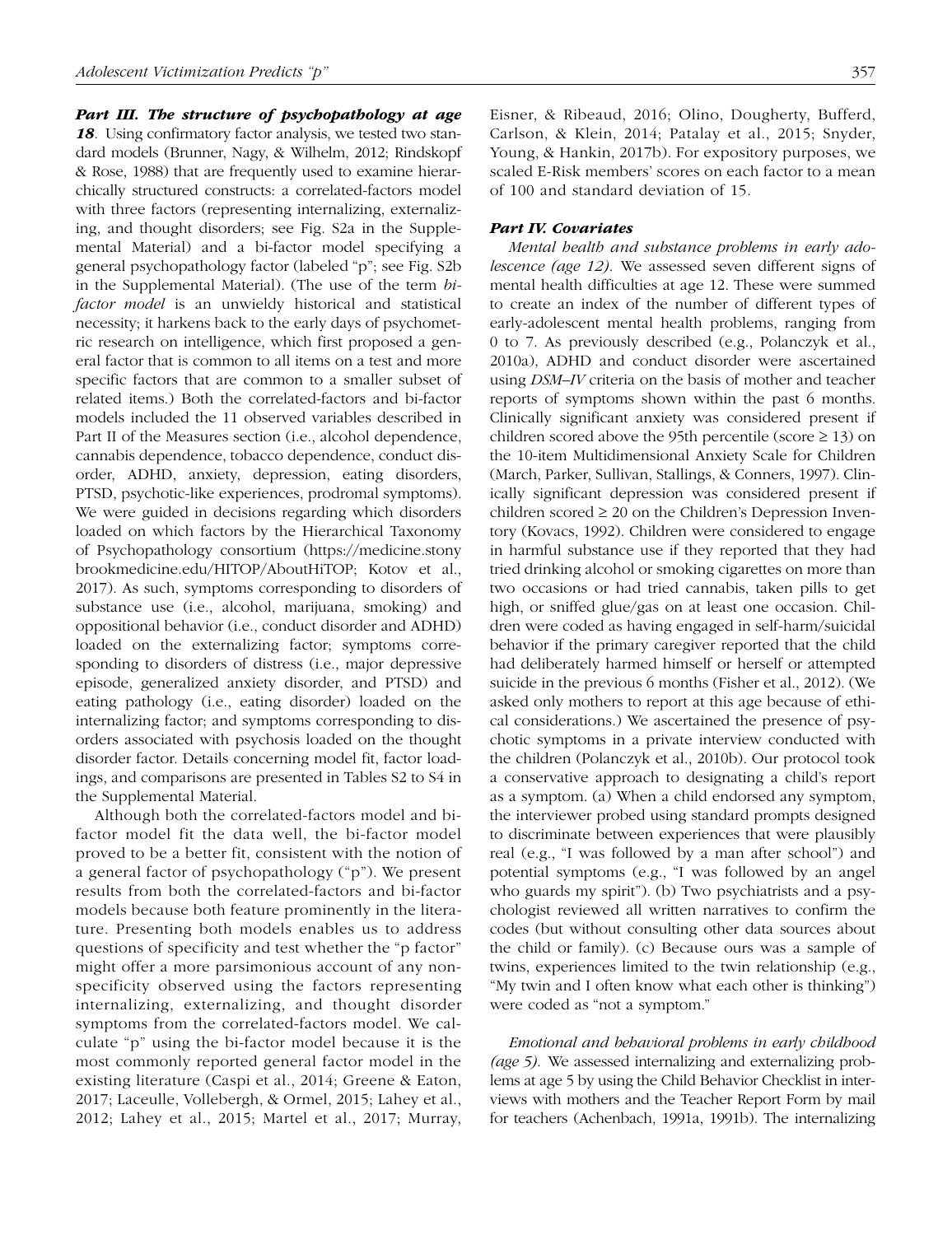problems scale is the sum of items in the withdrawn and anxious/depressed subscales, and the externalizing problems scale is the sum of items from the aggressive and delinquent behavior subscales. We summed and standardized mothers' and teachers' reports of each of these measures to create a single cross-informant scale representing total emotional and behavioral problems.

*Family history of psychiatric disorder*. This was ascertained at the age-12 assessment from reports by biological parents conducted as part of a family history interview (Milne et al., 2008). Family history of psychiatric disorder was defined as a report of treatment or hospitalization for a psychiatric disorder or substance-use problem, or attempted or completed suicide for any of the child's biological mother, father, grandparents, or aunts and uncles. We report the proportion of family members with any of these conditions.

### Results

# *Does victimization in adolescence predict early-adult psychopathology?*

We examined the extent to which adolescent victimization predicted early-adult psychopathology ("p") using four sets of linear mixed models, which control for the clustering within families.

First, we tested whether E-Risk members' scores on each of the three factors (i.e., internalizing, externalizing, and thought disorders) from the correlatedfactors model could be predicted by an omnibus measure of victimization exposure—adolescent polyvictimization. This measure reflects the number of different types of severe victimization experiences to which each E-Risk member had been exposed. As shown in Figure 1a, increasing levels of poly-victimization were associated with significant elevations across all three factor scores.

Second, we tested whether severe exposure to each individual type of victimization in adolescence (i.e., maltreatment, neglect, sexual victimization, family violence, peer/sibling victimization, Internet/mobile phone victimization, and crime victimization) was also associated with significant elevations across all three factor scores. We found that it was (see Fig. 1b). Importantly, the magnitude of these associations within each victimization type was also roughly similar across factors. This pattern suggests that all seven types of adolescent victimization have negative but largely nonspecific associations with early-adult mental health.

Third, we tested whether poly-victimization in adolescence predicted E-Risk members' scores on "p" from the bi-factor model, a measure of general liability to multiple forms of psychopathology. In our cohort, poly-victimization during adolescence was positively associated with "p" ( $b = 7.74$ ,  $p < .001$ ), with each additional severe victimization type predicting an approximately 0.5 standard deviation increase (see Fig. 2a). This finding suggests that the nonspecific effects of victimization exposure on multiple psychiatric spectra are likely attributable to its association with this higher order general liability factor.

Fourth, we tested the predictive relationship between exposure to each victimization type and "p," both separately and in a model in which all seven victimization types were entered simultaneously. These analyses allowed us to test whether each type of victimization was associated directly with "p," independent of its cooccurrence with other forms of victimization. As shown by the full bars in Figure 2b, severe exposure to each individual type of adolescent victimization was significantly associated with increased "p" at age 18. We also observed significantly stronger effects for maltreatment, neglect, and sexual victimization relative to other victimization types. As shown by the shorter, red bars in Figure 2b, when the seven types of adolescent victimization were simultaneously entered to predict "p," all remained significant, indicating that each exposure type exerted its own unique effect on "p." In addition, the effects of maltreatment, neglect, and sexual victimization were significantly attenuated in this simultaneous model, bringing the effect estimates for severe maltreatment and neglect roughly in line with estimates for the other exposures (see [Table S5](https://journals.sagepub.com/doi/suppl/10.1177/2167702617741381) in the Supplemental Material for more detail). This attenuation suggests that the greater increases in "p" associated with these exposures are likely attributable to higher levels of polyvictimization also associated with these exposures.

We found no consistent pattern of sex differences in our sample. There was no significant gender interaction in the association between adolescent poly-victimization and early-adult " $p$ " ( $b = 0.23$ ,  $p = .722$ ); the association between adolescent poly-victimization and early-adult "p" was comparable for males ( $b = 7.57$ , *p* < .001) and females (*b* = 7.87, *p* < .001). Similarly, only one significant gender interaction was noted in the relationship between each type of victimization and "p" at age 18; crime victimization had a slightly stronger association with "p" for females ( $b = 15.51$ ,  $p < .001$ ) than for males ( $b = 10.35, p < .001$ ),  $b_{\text{interaction}} = 5.15$ ,  $p = .001$  (see [Table S6 i](https://journals.sagepub.com/doi/suppl/10.1177/2167702617741381)n the Supplemental Material).

# *What accounts for the predictive relationship between adolescent victimization and "p"?*

Although our results demonstrated that E-Risk members exposed to more victimization in adolescence tended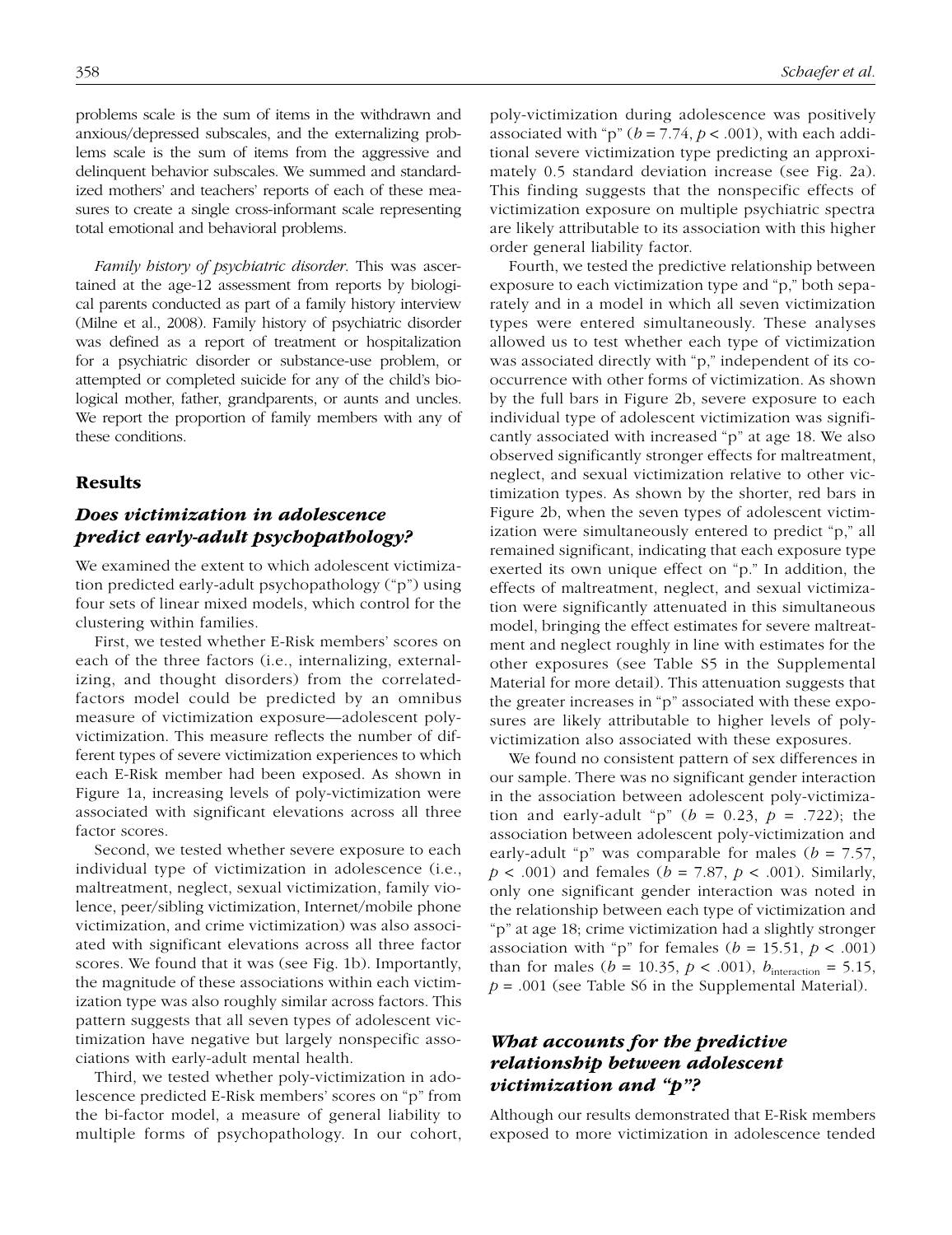

Fig. 1. Associations between adolescent victimization and early-adult psychopathology, divided into its constituent symptom spectra (internalizing, externalizing, and nal Twin Study (E-Risk) members exposed to 0, 1, 2, or 3+ types of severe adolescent victimization. All factor scores are scaled to a sample mean of 100 and a standard ference in internalizing, externalizing, and thought disorder factor scores (from the correlated-factors model) at age 18 between exposed and nonexposed E-Risk members nal Twin Study (E-Risk) members exposed to 0, 1, 2, or 3+ types of severe adolescent victimization. All factor scores are scaled to a sample mean of 100 and a standard deviation of 15. (b) Estimates reflect coefficients from separate linear mixed models, which control for clustering by family. These coefficients represent the average difference in internalizing, externalizing, and thought disorder factor scores (from the correlated-factors model) at age 18 between exposed and nonexposed E-Risk members<br>in standardized units, where 15 points equals 1 standa Fig. 1. Associations between adolescent victimization and early-adult psychopathology, divided into its constituent symptom spectra (internalizing, externalizing, and thought disorders). (a) Mean scores on internalizing, externalizing, and thought disorders (from the correlated-factors model) at age 18 for Environmental Risk Longitudithought disorders). (a) Mean scores on internalizing, externalizing, and thought disorders (from the correlated-factors model) at age 18 for Environmental Risk Longitudideviation of 15. (b) Estimates reflect coefficients from separate linear mixed models, which control for clustering by family. These coefficients represent the average difin standardized units, where 15 points equals 1 standard deviation. Error bars represent 95% confidence intervals.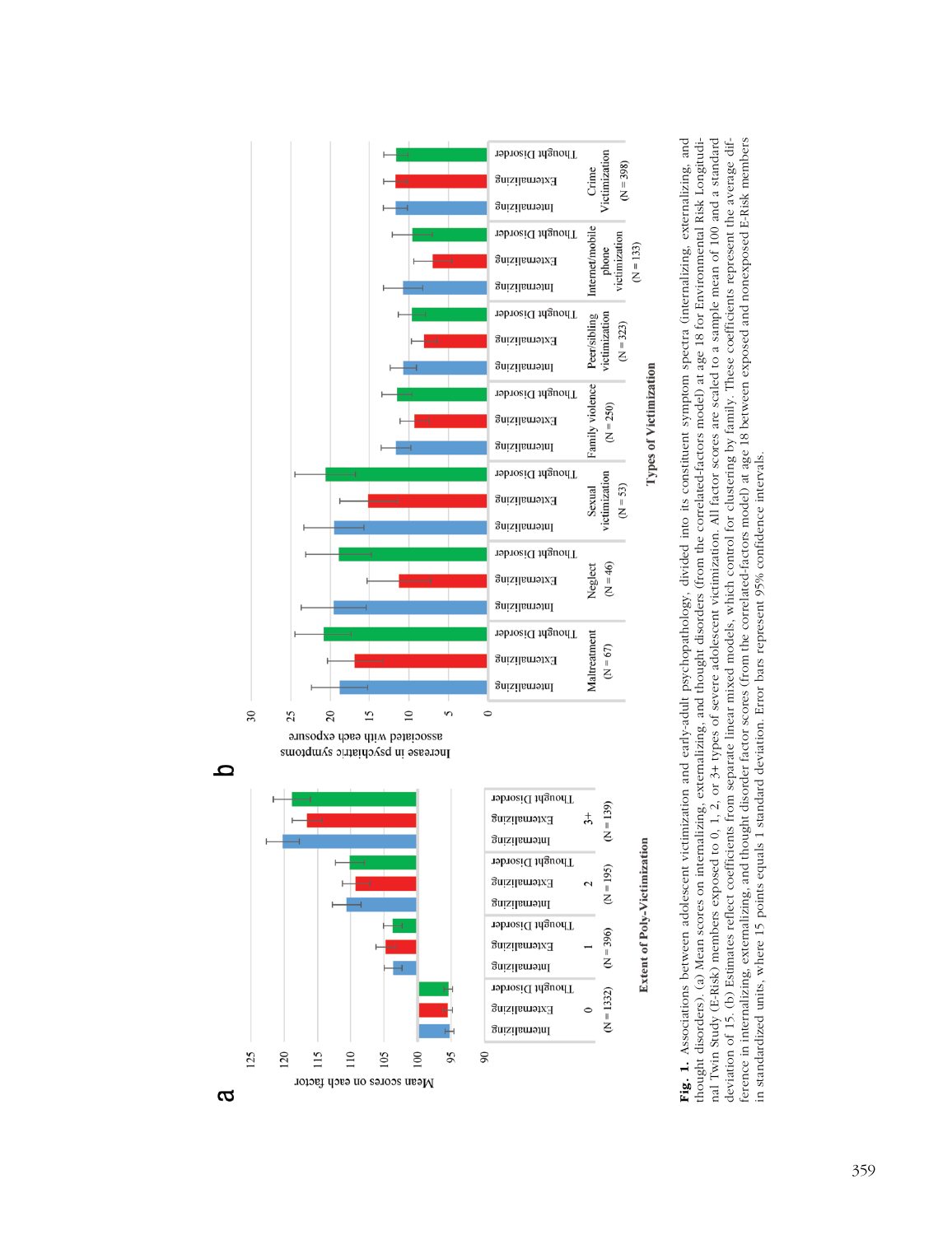

Fig. 2. Associations between adolescent victimization exposure and early-adult psychopathology ("p"). (a) Mean scores on "p" for Environmental Risk Longitudinal Twin Study (E-Risk) members exposed to 0, 1, 2, or 3+ types of severe adolescent victimization. We scaled "p" to a sample mean of 100 and a standard deviation of 15. (b) Estimates here represent coefficients from separate and simultaneous linear mixed models, which control for clustering by family. These coefficients represent the average difference in "p" between exposed and nonexposed E-Risk members in standardized units where 15 points equals 1 standard deviation. The height of each full bar depicts the effect size of the association between exposure to each victimization type and "p" scores. The height of the red bars depicts the unique association between exposure to each victimization type and "p" scores, while controlling for exposure to each of the other six victimization types. *N*s reflect the number of E-Risk members who were exposed to severe forms of each victimization type. Error bars represent 95% confidence intervals. Exact values for these estimates, as well as corresponding 95% confidence intervals and *p* values, can be found in [Table S5](https://journals.sagepub.com/doi/suppl/10.1177/2167702617741381) in the Supplemental Material.

to score higher on "p," this statistical relationship could arise from one of several distinct, noncausal processes. We next describe and systematically test four of the most plausible noncausal explanations.

*Is the relationship between adolescent victimization and "p" a spurious artifact of two single-source measures?.* It is possible that the relationship between adolescent poly-victimization and "p" occurs only because both measures rely on self-report data, generating an inflated association as a result of shared method variance (Bank, Dishion, Skinner, & Patterson, 1990). For example, exclusive reliance on self-report measures raises the possibility that the higher levels of victimization exposure reported by participants with psychiatric symptoms may, in fact, reflect the effects of phenomena such as mood-congruent recall rather than greater exposure to such experiences per se (Reuben et al., 2016; Susser & Widom, 2012).

We tested this possibility by using a linear mixed model to predict "p" as a function of either self- or informant-reported victimization exposure during adolescence. If the relationship between poly-victimization and "p" were a result of self-report bias, we would expect to find a significant association between selfreported adolescent poly-victimization and "p" but little to no association between co-twin-reported or parent-reported victimization and "p." Instead, however, we found both self- and informant-reported adolescent exposure to be significant predictors, with each

additional type of parent-reported victimization (*b* = 5.64, *p* < .001) and co-twin-reported victimization (*b*  $= 5.14, p < .001$ ) predicting an approximately 0.3 standard deviation increase in "p" (see [Table S7](https://journals.sagepub.com/doi/suppl/10.1177/2167702617741381) in the Supplemental Material). This pattern of results suggests that the observed association between self-reported adolescent victimization and "p" ( $b = 7.74$ ,  $p < .001$ ) cannot be explained solely by mono-method reporting biases. The effect size was smaller for informant reports, perhaps because they were collected via questionnaire checklists uncoded for severity, whereas selfreports were collected via clinical interviews and coded for severity.

*Does adolescent victimization predict poorer earlyadult mental health because preexisting psychiatric vulnerabilities increase the risk of victimization? (the "reverse causation" hypothesis).* If mental disorders are neurodevelopmental conditions that have their roots in early life, it is possible that E-Risk members' psychiatric symptoms at age 18 were also present in childhood and that their higher levels of adolescent victimization exposure are a consequence of these symptoms. Rather than suggest a causal effect of adolescent victimization on "p," this "reverse causation" explanation instead proposes that the statistical relationship between these two constructs arises because children with more mental health problems are more likely to be victimized when they enter adolescence.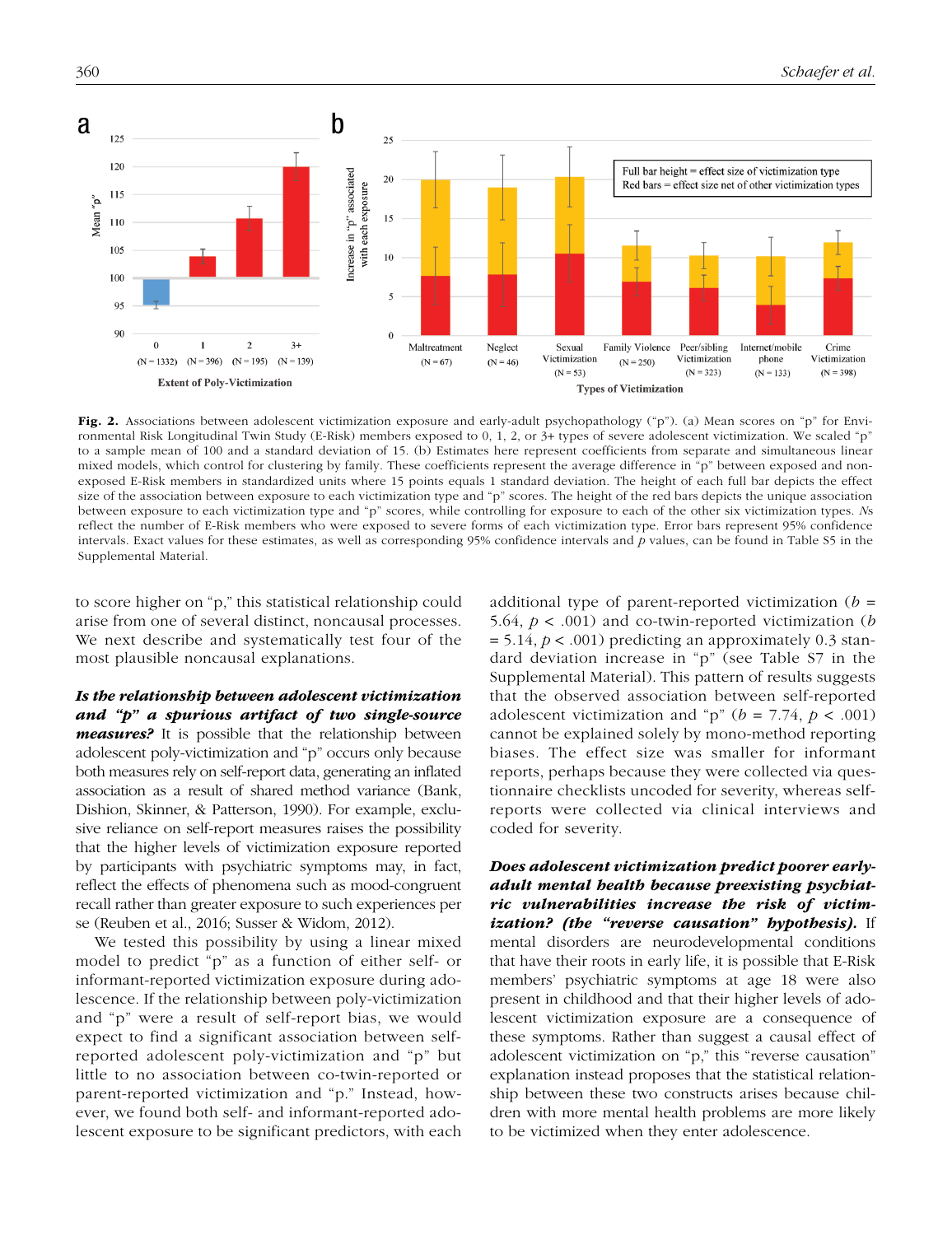| Preexisting<br>psychiatric<br>vulnerabilities<br>$(z\text{-}score)$ | Adolescent poly-victimization<br>(ages $12-18$ ) ( <i>z</i> -scored) |                          |                          |                          | Early-adult psychopathology<br>(age 18) ("p"; $M = 100$ , $SD = 15$ ) |                          |                        |                          |  |
|---------------------------------------------------------------------|----------------------------------------------------------------------|--------------------------|--------------------------|--------------------------|-----------------------------------------------------------------------|--------------------------|------------------------|--------------------------|--|
|                                                                     | (1)                                                                  | (2)                      | (3)                      | (4)                      | (1)                                                                   | (2)                      | (3)                    | (4)                      |  |
| Mental health<br>problems (age 12)                                  | $0.16**$<br>[0.11, 0.20]                                             |                          |                          | $0.14**$<br>[0.09, 0.18] | $3.39**$<br>[2.73, 4.05]                                              |                          |                        | 2.88**<br>[2.20, 3.55]   |  |
| Emotional and<br>behavioral<br>problems (age 5)                     |                                                                      | $0.11**$<br>[0.07, 0.16] |                          | 0.04<br>$[-0.01, 0.09]$  |                                                                       | $2.48**$<br>[1.81, 3.15] |                        | $1.19*$<br>[0.46, 1.92]  |  |
| Proportion of<br>family members<br>with any disorder                |                                                                      |                          | $0.15**$<br>[0.09, 0.20] | $0.11**$<br>[0.05, 0.15] |                                                                       |                          | 2.98**<br>[2.23, 3.74] | $2.14**$<br>[1.37, 2.90] |  |

|                       |  | Table 1. Associations Between Preexisting Psychiatric Vulnerabilities, Adolescent Victimization, and Early-Adult |  |  |
|-----------------------|--|------------------------------------------------------------------------------------------------------------------|--|--|
| Psychopathology ("p") |  |                                                                                                                  |  |  |

Note: In all linear mixed models, the three preexisting psychiatric vulnerabilities and adolescent poly-victimization were all standardized to a *z*-score with mean of 0 and a standard deviation of 1 to facilitate comparison across measures, whereas "p" remains scaled to a mean of 100 with a standard deviation of 15. 95% confidence intervals are reported in brackets.  $**p* < .01.$   $**p* < .001.$ 

Table 2. Associations Between Adolescent Victimization and Early-Adult Psychopathology Controlling for Preexisting Psychiatric Vulnerabilities

|                                                | Early-adult psychopathology<br>(age 18) ("p"; $M = 100$ , $SD = 15$ ) |                          |                          |                          |                          |  |  |  |
|------------------------------------------------|-----------------------------------------------------------------------|--------------------------|--------------------------|--------------------------|--------------------------|--|--|--|
| Predictors $(z$ -scored)                       | (1)                                                                   | (2)                      | (3)                      | (4)                      | (5)                      |  |  |  |
| Adolescent victimization (ages 12-18)          | $7.09**$<br>[6.51, 7.66]                                              | $6.63**$<br>[6.02, 7.24] | $6.90**$<br>[6.33, 7.47] | $6.91**$<br>[6.33, 7.49] | $6.46**$<br>[5.85, 7.07] |  |  |  |
| Mental health problems (age 12)                |                                                                       | $2.37**$<br>[1.78, 2.97] |                          |                          | $2.00**$<br>[1.39, 2.62] |  |  |  |
| Emotional and behavioral problems (age 5)      |                                                                       |                          | $1.72**$<br>[1.13, 2.31] |                          | $0.92*$<br>[0.27, 1.57]  |  |  |  |
| Proportion of family members with any disorder |                                                                       |                          |                          | $2.02**$<br>[1.37, 2.67] | $1.48**$<br>[0.81, 2.15] |  |  |  |

Note: In all linear mixed models, the three preexisting psychiatric vulnerabilities and adolescent poly-victimization were all standardized to a *z*-score with mean of 0 and a standard deviation of 1 to facilitate comparison across measures, whereas "p" remains scaled to a mean of 100 with a standard deviation of 15. 95% confidence intervals are reported in brackets.  $**p* < .01.$   $**p* < .001.$ 

We tested this possibility using two sets of linear mixed models. In the first set, we tested whether adolescent poly-victimization was predicted by each of three different measures of early-life vulnerability to adult psychiatric disorder. These three measures were (a) a count of mental health problems assessed at age 12, (b) a score representing parent- and teacher-reported emotional and behavioral problems at age 5, and (c) family history of psychiatric disorder. Our results indicated that higher scores on each type of childhood psychiatric vulnerability were associated with greater adolescent victimization exposure as well as higher scores on "p" (see Table 1).

Consequently, our next set of analyses tested whether adolescent poly-victimization predicted "p" above and beyond the effects associated with these preexisting psychiatric vulnerabilities. We conducted four linear mixed model regressions predicting "p" at age 18 as a

function of adolescent poly-victimization, controlling for each measure of early-life vulnerability separately and then controlling for all three simultaneously. Our results indicated that adolescent poly-victimization continued to predict "p" in each of these models (see Table 2). Together, the results in Tables 1 and 2 suggest a cyclical relationship between victimization and psychopathology, wherein children with early-life emotional/behavioral problems and greater family history of mental disorder are at higher risk of being victimized in adolescence, and children victimized in adolescence are at higher risk of developing additional psychiatric symptoms by the time they reach age 18. Importantly, these results also indicate that the association between adolescent poly-victimization and early-adult psychopathology cannot be solely explained by greater preexisting vulnerability to adult disorder among victimized adolescents.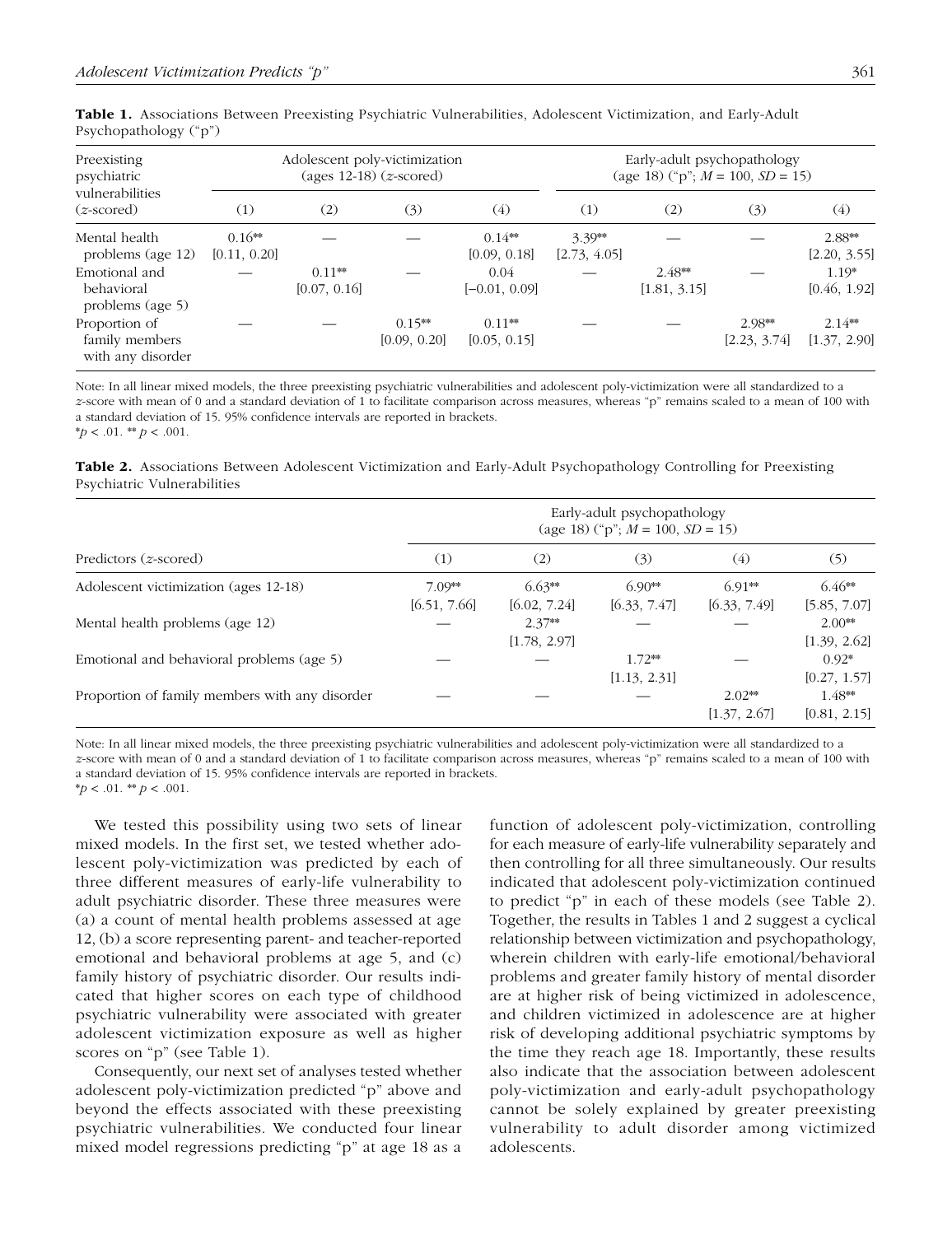## *Is the relationship between adolescent victimization and "p" accounted for by childhood victimization or do victimization in adolescence and victimization in childhood each contribute uniquely to "p"?* Another possibility, suggested by research on "sensitive period effects" (Andersen et al., 2008; Dunn, McLaughlin, Slopen, Rosand, & Smoller, 2013; Kaplow & Widom, 2007), is that victimization in early life increases both a child's risk of revictimization as well as his or her risk of psychopathology. Consequently, the association between adolescent victimization and adult mental health may arise simply because victimized children are at increased risk of both revictimization in adolescence (Finkelhor, Ormrod, & Turner, 2007b) and psychiatric disorders in adulthood. Like the previous two models, this model also posits a noncausal relationship between adolescent exposure and "p," suggesting instead that most early-adult psychopathology is attributable to victimization in childhood.

Alternatively, both childhood victimization and adolescent victimization could make independent contributions to early-adult mental health, consistent with research indicating a dose-response relationship between accumulation of adverse life experiences and risk of psychiatric illness (e.g., Anda et al., 2006; Anda et al., 2002). This model suggests that victimization exposure exerts a deleterious effect on early-adult mental health regardless of whether it occurs before or after the transition into adolescence.

We tested these two possibilities using a linear mixed model, predicting "p" at age 18 as a function of adolescent poly-victimization, controlling for poly-victimization in childhood. Our model indicated that both polyvictimization in childhood ( $b = 1.68$ ,  $p < .001$ ) and poly-victimization in adolescence ( $b = 6.78$ ,  $p < .001$ ) made unique contributions to the prediction of "p," suggesting that E-Risk members with higher levels of victimization exposure during each time period tended to score higher on "p" than E-Risk members with less exposure (see [Table S8](https://journals.sagepub.com/doi/suppl/10.1177/2167702617741381) in the Supplemental Material). This result suggests that both childhood victimization and adolescent victimization exert independent effects on young-adult mental health, consistent with existing literature indicating that the best predictor of adult psychopathology is an individual's cumulative exposure.

# *Is the association between victimization and psychopathology wholly accounted for by shared genetic and environmental influences?*

Our inclusion of statistical controls for childhood victimization and psychiatric vulnerability allowed us to rule out two plausible "third variables" that might explain the association between adolescent victimization and young-adult psychopathology. However, the association could be attributable to other factors shared by children growing up in the same family, including socioeconomic, neighborhood, or cultural conditions. In addition, a second prominent challenge to interpreting the association between victimization and psychopathology is that both are under genetic influence. For example, in E-Risk, MZ twin pairs are more highly correlated in their "p factor" scores than are DZ twins (*r*s = .51 vs. .26). This is expected, given the well-known heritability of most psychiatric disorders (Polderman et al., 2015). More surprising is that MZ twin pairs are also more highly correlated in their victimization experiences than are DZ twins (*r*s = .50 vs. .32). This suggests the presence of genetic effects on environmental exposures, a gene-environment correlation (G-E; see [Table S9](https://journals.sagepub.com/doi/suppl/10.1177/2167702617741381) in the Supplemental Material, which provides the within-twin-pair correlation coefficients for measures of adolescent poly-victimization and psychopathology).

We used the twin design of the E-Risk Study to account for shared environmental and genetic confounding effects on the association between victimization and psychopathology. Specifically, a test of the association among twins reared together examines whether victimization and psychopathology covary solely because of environmental factors shared by the siblings. A test of this association limited to MZ twins reared together, who share 100% of their genes in common, can go one step further and also examines whether victimization and psychopathology covary because of shared genetic propensity. [Figure S3](https://journals.sagepub.com/doi/suppl/10.1177/2167702617741381) in the Supplemental Material shows the extent of phenotypic discordance as a function of victimization discordance in the E-Risk cohort.

We parsed the effect of adolescent poly-victimization on "p" into *between-twin pair effects* and *within-twin pair effects* using a linear regression model with the following specification:

$$
E(Y_{ij}) = \beta_0 + \beta_w(X_{ij} - \overline{X}_i) + \beta_B \overline{X}_i,
$$

where *i* is used to index twin pairs and *j* represents individual twins within pairs, so  $E(Y_{ij})$  and  $X_{ij}$  represent, respectively, the predicted score on "p" and the adolescent poly-victimization score for the *j*th twin of the *i*th pair, whereas  $\overline{X}_i$  represents the mean adolescent poly-victimization score for both twins within the *i*th pair. The between-twin-pair regression coefficient  $(\beta_B)$ estimates whether pairs of twins with higher average poly-victimization tend to have higher "p" at age 18 years. In contrast, the within-twin-pair regression coefficient ( $\beta_w$ ) estimates whether the twin with higher poly-victimization than his or her co-twin tends to also have higher "p" than his or her co-twin (Carlin, Gurrin, Sterne, Morley, & Dwyer, 2005).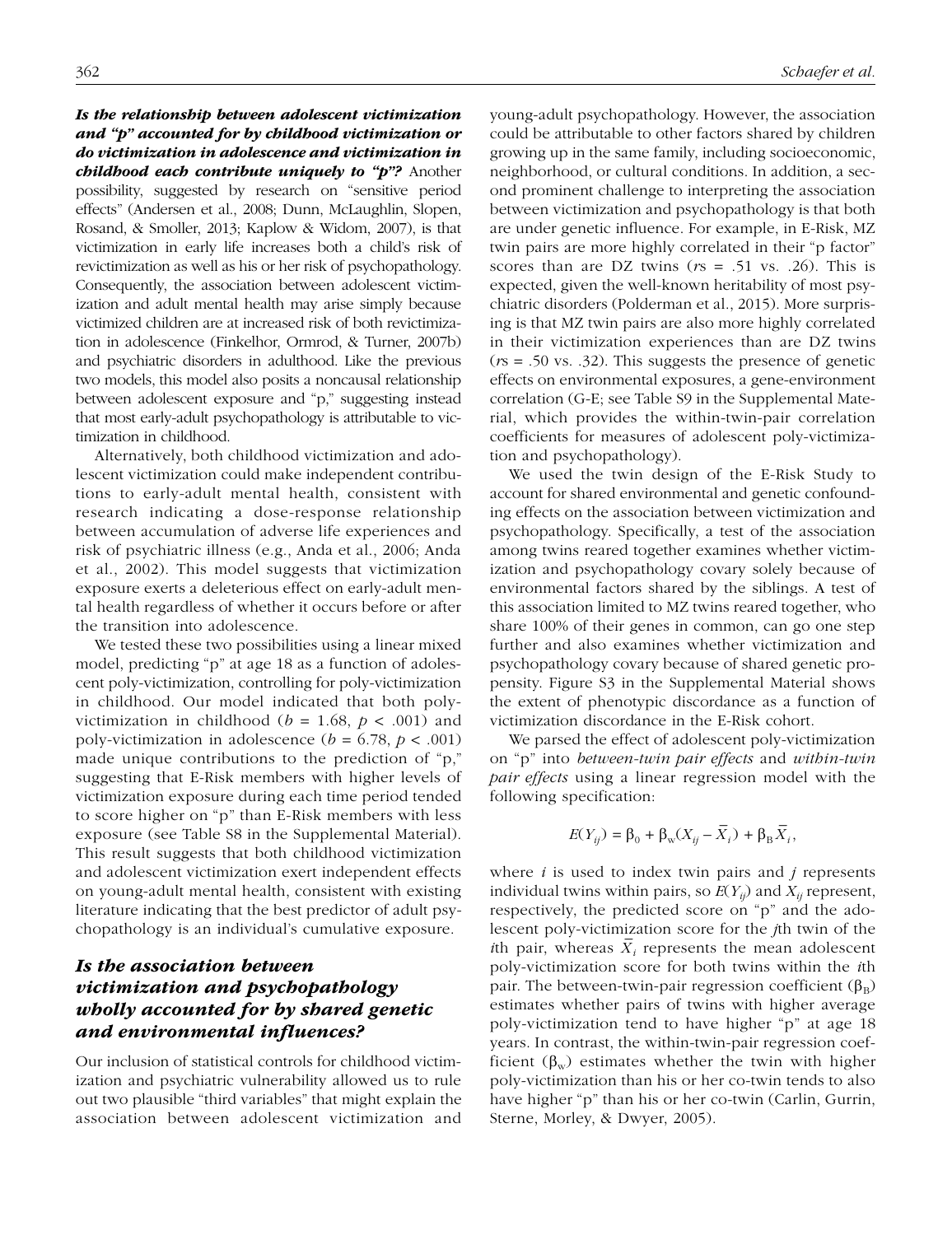|                                                           |              | All twins<br>$(N_{\text{pairs}} = 1,019)$ |                            | MZ twins<br>$(N_{\text{pairs}} = 579)$ |                               |                       |
|-----------------------------------------------------------|--------------|-------------------------------------------|----------------------------|----------------------------------------|-------------------------------|-----------------------|
| Effect                                                    | B            | 95% CI                                    |                            |                                        | 95% CI                        |                       |
| Family-wide $(\beta_{\rm B})$<br>Unique $(\beta_{\rm w})$ | 8.98<br>5.97 | [8.06, 9.90]<br>[4.84, 7.09]              | $\leq .001$<br>$\leq .001$ | 9.64<br>4.95                           | [8.35, 10.93]<br>[3.36, 6.53] | $\leq .001$<br>< .001 |

Table 3. Results From Discordant-Twin Models of Adolescent Poly-Victimization and Early-Adult Psychopathology ("p")

Note: Results from two discordant-twin models that predict "p" as a function of both within-twin and between-twin differences in adolescent poly-victimization. Estimates are reported in standardized units where 15 points equals 1 standard deviation. MZ = monozygotic; CI = confidence interval. Family-wide indicates between-twin-pair difference; unique indicates within-twin-pair difference.

As shown in Table 3, within-twin-pair differences in victimization among both DZ and MZ twins were significantly associated with differences in "p," such that the co-twin who experienced more adolescent polyvictimization had a higher "p" at age 18 ( $b = 5.96$ ,  $p <$ .001). We found a similar pattern when the analysis was repeated using only MZ twins ( $b = 4.95$ ,  $p < .001$ ). These findings indicate that the association between victimization and "p" could not be fully explained by shared family-wide environmental factors or genetic factors, suggesting the possibility of an environmentally mediated pathway from greater victimization exposure in adolescence to more psychiatric symptoms in early adulthood.

Although the twin-difference model effectively rules out the confounding effects of shared environmental influences (and genetic influences, in the case of MZ twins) on the association between victimization and "p," it does not rule out the possibility that twinidiosyncratic differences account for the association between victimization and "p." Thus, we went one step further and added additional covariates to the regression models to account for twin-specific (environmentally mediated) differences in preexisting vulnerabilities to psychiatric problems; specifically, we added two covariates that measured, respectively, within-pair twin differences in childhood emotional and behavioral problems and in a count of mental health problems assessed at age 12. After accounting for these twinidiosyncratic differences, we continued to observe associations between twin differences in victimization and twin differences in "p," in the full sample ( $b = 5.62$ , 95%) confidence interval [CI] =  $[4.43, 6.80]$ ,  $p < .001$ ) and, importantly, among MZ twins  $(b = 4.60, 95\% \text{ CI} = [2.92,$ 6.28],  $p < .001$ ).

We also used bivariate biometric twin modeling to decompose phenotypic variation in adolescent polyvictimization, "p," and their association into three components: additive genetic (A), shared environmental (C), and nonshared environmental influences (E) (see Fig. S4 in the Supplemental Material). The results of the bivariate model show that  $63\%$  (95% CI =  $[32\%, 94\%]$ ) of the association between victimization and psychopathology is a function of shared genetic variation (i.e., the same genes influencing both variables), 8% (95%  $CI = [0\%, 36\%]$  is accounted for by shared environmental factors, and  $29\%$  (95% CI = [21%, 37%]) is accounted for by nonshared environmental factors. Taken together, these results indicate that the association between victimization and psychopathology is complex, with the majority of the association accounted for by shared genetic factors, but some that is also attributable to an independent environmentally mediated effect. This finding of a significant contribution of nonshared environmental effects (E) is consistent with the results of our discordant-twin analyses, in that it suggests part of the association between adolescent poly-victimization and "p" is attributable to factors other than shared environmental and genetic risk factors.

*What about the residual factors from the bi-factor model of "p"?* Whereas the correlated-factors model identifies higher order propensities to distinct forms of psychopathology (e.g., internalizing, externalizing, and thought disorder symptoms and disorders; see Fig. S2a), the hierarchical bi-factor model suggests that there is one common liability to all these forms of psychopathology and also a set of residual factors that influence a smaller subset of symptoms and disorders (see Fig. S2b). However, the meaning and significance of these residual factors has yet to be clarified in the emerging literature about a general factor of psychopathology. Thus far, we have shown that the associations between victimization and each of the three higher order propensities (internalizing, externalizing, and thought disorders) are similar and nonspecific, and this nonspecificity is parsimoniously captured in the association between victimization and the general factor "p." This leaves the question: Is there any association between victimization and the residual factors from the bi-factor model? Table S10 in the Supplemental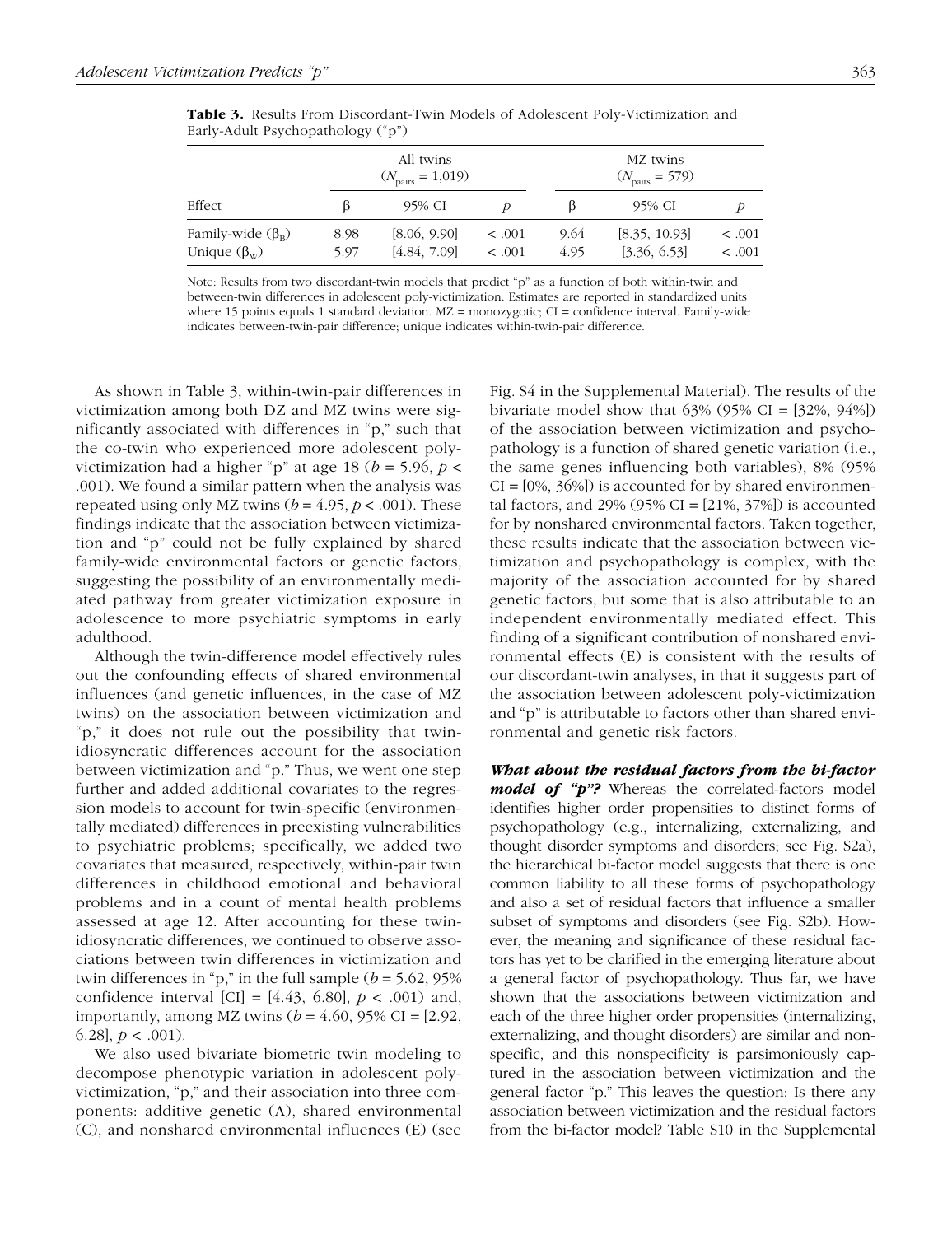Material shows that the associations between victimization and the residual (i.e., independent of "p") internalizing, externalizing, and thought disorder factors from the bi-factor model specification of psychopathology are 44%, 48%, and 21% the size of the associations between victimization and these higher order factors from the correlatedfactors model (which are not independent of "p"). Moreover, in the stringent MZ twin-difference model, we find no significant associations between victimization and the residual internalizing ( $b = 0.26$ , 95% CI = [-1.73, 2.24], *p* = .799) and thought disorder (*b* = 1.28, 95% CI = [−0.92, 3.48],  $p = 0.255$  factors. We do, however, find a significant association with the residual externalizing factor  $(b = 2.88,$ 95% CI = [1.48, 4.28], *p* < .001), consistent with research on the relationship between chronic stress and "p" (Snyder, Young, & Hankin, 2017a). This finding suggests that victimization may be related to young adults' antisocial and substance-use problems independently of their general propensity to psychopathology. Taken together, however, these results are consistent with the hypothesis that "p" accounts for most of the shared variation between victimization and multiple different forms of psychopathology.

### **Discussion**

The present study makes two contributions to understanding the relationship between victimization exposure and compromised mental health. First, we addressed the issues of exposure equivalence and outcome specificity by showing (a) that all forms of adolescent victimization studied predicted poorer young-adult mental health with similar effect sizes, and (b) that each form elevated general liability to disorder across multiple psychiatric spectra. Second, we used our longitudinal twin design to rule out four of the most plausible, noncausal explanations for the association between victimization and psychopathology, increasing confidence that causal effects are likely present, although not proving causation.

Some readers may reasonably question the necessity of research that aims to test a causal link between victimization exposure and psychopathology, perhaps wondering how their association could be noncausal. In fact, however, the assumption that such experiences necessarily mold the person is not an open-and-shut case. A series of influential public addresses (e.g., Scarr, 1992) and popular science books (Harris, 2009; Pinker, 2003; Rowe, 1995) has suggested that "the nurture assumption" may be exaggerated and deserves to be empirically scrutinized. Taking up the challenge, a companion report to this article from the E-Risk cohort failed to find evidence of a direct, environmentally mediated effect of victimization exposure on cognitive functioning (Danese et al., 2017).

In the domain of mental health, several recent empirical tests have reported that much (if not all) of the association between victimization and psychopathology may be attributable to common shared environmental and/or genetic risk factors (Berenz et al., 2013; Bornovalova et al., 2013; Dinkler et al., 2017; Dinwiddie et al., 2000; Shakoor et al., 2015; Young-Wolff et al., 2011). These findings are partially confirmed by the present study, as our bivariate twin analysis indicated that the majority of the phenotypic correlation was attributable to genetic influences. Thus, the phenotypic covariation of adolescent poly-victimization with young-adult psychopathology seemed to be driven substantially by shared genetic liability. Nevertheless, the present study diverges from these previous reports in finding that the association between victimization and psychopathology was also partly attributable to common, nonshared environmental influences. This finding suggests two possibilities: (a) that part of the covariation is driven by one or more unique environmental "third variables," or (b) that part of the covariation reflects an environmentally mediated, causal effect of adolescent victimization on adult psychopathology.

In addition to ruling out the possibility that the association between victimization and psychopathology might be wholly attributable to shared genetic or family-wide influences, the present study also leveraged informant-report data and analyses of within-individual change to rule out additional alternatives. First, we used reports from co-twins and parents to rule out the possibility that E-Risk members' reports of victimization in adolescence were solely driven by psychiatric symptoms at the time of victimization recall (ruling out mono-method bias). Second, longitudinal withinindividual analyses showed that victimization predicted worse mental health in early-adulthood controlling for preexisting psychiatric vulnerabilities (ruling out reverse causation). Third, adolescent victimization made unique contributions to worse mental health in early adulthood, apart from childhood victimization (ruling out revictimization).

Together, these findings add to a growing literature suggestive of a causal relationship between victimization exposure and poor mental health. Table S11 in the Supplemental Material lists the Hill Criteria (Hill, 2015), which are used in epidemiology for evaluating causality. The table summarizes the current state of knowledge and the new contributions made by the E-Risk analyses.

Although much of the previous research on the mental health effects of victimization has focused on victimization in childhood (e.g., maltreatment, neglect, sexual abuse), the present study extends this research by directing attention to victimization in adolescence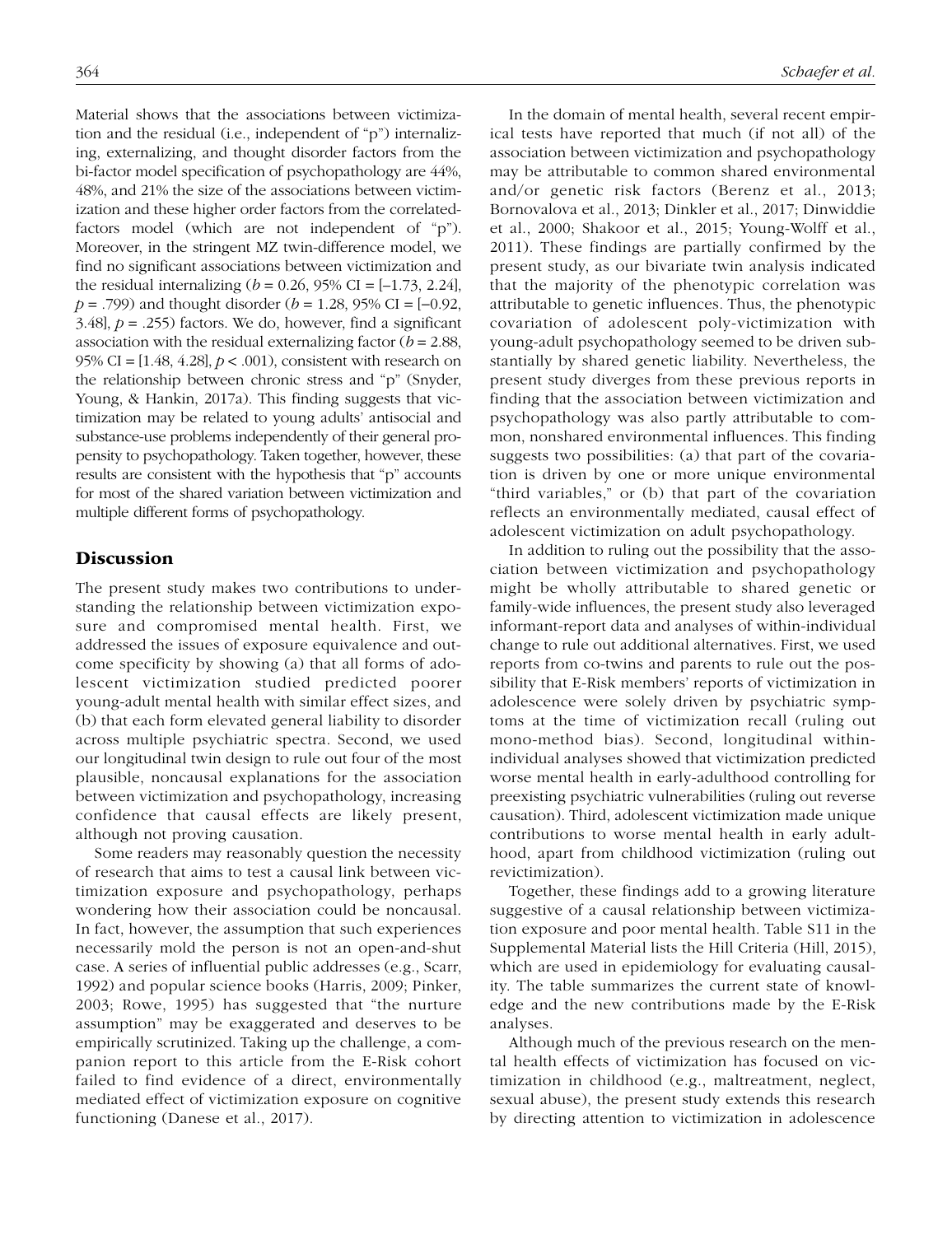and examining the mental health effects of a wider array of exposures perpetrated by a wider range of actors. Our findings contribute to research on adolescent victimization in two ways. First, we show that adolescent victimization and childhood victimization each make independent contributions to the prediction of early-adult mental health, consistent with "allostatic load" or "cumulative effects" models of mental and physical disease (e.g., Danese & McEwen, 2012). Second, our results suggest that adolescent poly-victimization exerts a relatively stronger effect on early-adult mental health than childhood poly-victimization, as indicated by a significantly larger effect size with no overlap in CIs (*b =* 6.78, 95% CI = [6.20, 7.36] vs. *b =* 1.68, 95%  $CI = [1.05, 2.30]$ , respectively). The reason for this difference in effect size is unclear. One possibility is that exposures in adolescence are better predictors of earlyadult psychopathology because they happened more recently. A second possibility is that our self-report measure of adolescent victimization may more accurately capture victimization exposures than our parentreport measures of victimization in childhood (which may have underdetected these experiences). A third possibility is that our self-report measures of adolescent victimization may have been influenced by contemporaneous psychiatric symptoms, thereby inflating associations to some degree. We have shown, however, that parental and co-twin reports of adolescent victimization also predicted early-adult psychopathology, which argues against this explanation. A final, intriguing possibility is that our results arise because of developmental differences in vulnerability to the negative mental health consequences of adverse events. This explanation would be consistent with both the epidemiological literature, which shows a relative peak in the onset of mental disorder during adolescence (Kessler et al., 2005; Kim-Cohen et al., 2003), and empirical research suggesting that adolescence may function as a "sensitive period" for the development of neural circuitry known to play a role in the generation of psychiatric symptoms (Fuhrmann, Knoll, & Blakemore, 2015; Paus, Keshavan, & Giedd, 2008).

These results contribute to ongoing debate regarding whether or not the psychiatric sequelae of victimization exposure differ as a function of exposure type. Consistent with previous studies demonstrating that poor mental health is similarly influenced by a wide array of different types of adverse exposures (Edwards et al., 2003; Green et al., 2010; Kessler, Davis, & Kendler, 1997; Putnam et al., 2013; Scott et al., 2010; Vachon et al., 2015), we found that severe exposure to each of the seven types of adolescent victimization assessed in our study was associated with significantly higher "p" scores at age 18 years. Thus, our study replicates previous results concerning the negative mental health effects of abuse, neglect, and maltreatment and extends these findings to show that novel, less-studied forms of victimization in the modern world (i.e., Internet/phone victimization) also appear to be harmful. Although the results show that some types of adolescent victimization (i.e., maltreatment, neglect, sexual abuse) were associated with larger increases in "p" than other types of victimization, it appears that these differences are largely attributable to the excess of poly-victimization associated with these exposures.

The finding that each severe exposure predicted increased symptomatology across all three of the correlated factors subsumed by "p" (internalizing, externalizing, and thought disorders) adds additional support to the notion that the negative mental health effects of victimization exposure are generally nonspecific and tend to increase risk of multiple different psychiatric disorders (Keyes et al., 2012; Vachon et al., 2015). It also may help to explain why individuals diagnosed with a psychiatric disorder who have a history of victimization typically endorse greater numbers of symptoms and experience higher psychiatric comorbidity than nonvictimized individuals with the same diagnosis (Agnew-Blais & Danese, 2016; Putnam et al., 2013; Widom et al., 2007). Although we note some heterogeneity in the magnitude of the association between specific exposures and individual factor scores (e.g., severe neglect or sexual victimization seem to predict larger increases in internalizing and thought disorder symptoms relative to externalizing symptoms), the magnitudes of these differences are fairly small relative to the magnitude of the overall effects, suggesting that the psychiatric disturbance attributable to victimization exposure is manifest with little specificity (see Fig. 1).

Findings from this study should be interpreted in light of several limitations. First, our data were collected from a single cohort born in the United Kingdom in the 1990s. Future research is needed to assess whether these results can be generalized to populations born at different times and in different locations. Second, the sample comprised twins, and thus our results may not generalize to singletons. However, the prevalence of psychopathology and victimization does not differ between singletons and twins (Fisher et al., 2015; Gjone & Nøvik, 1995). Third, our data include only individuals reared in a family environment. Exposure to particularly severe or unusual victimization experiences, such as growing up in an institution characterized by profound material and/or social neglect (Zeanah et al., 2009), may lead to different patterns of emotional and behavioral problems from those analyzed here (see Sheridan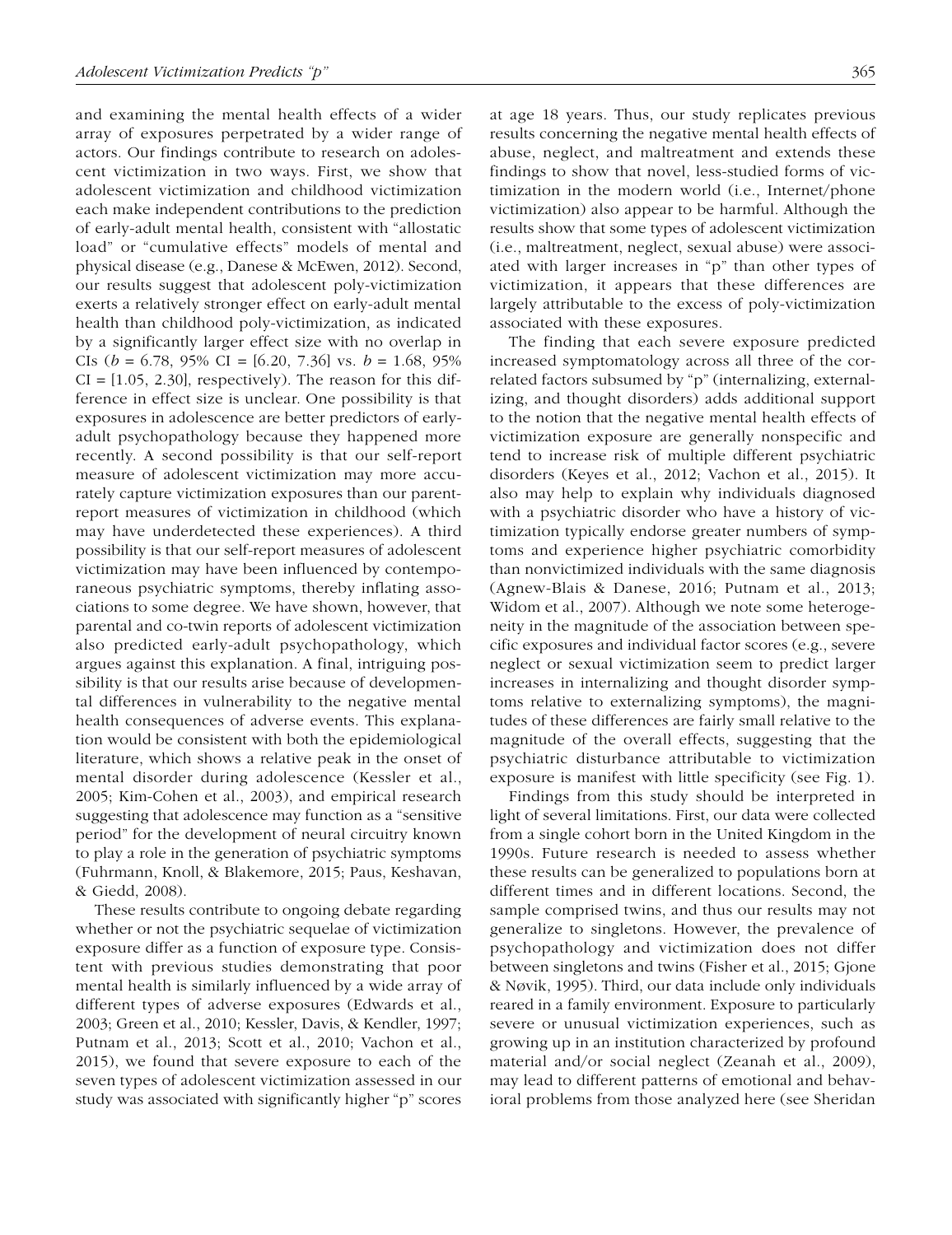& McLaughlin, 2014). Fourth, our sample did not contain sufficient numbers of victimized twin-pairs for us to test whether twins discordant for individual types of adolescent victimization exposure differed on "p." This limitation means that although we demonstrated that each of seven types of adolescent victimization predicted "p" controlling for exposure to the six other victimization types, we cannot comment on the extent to which any individual type of victimization assessed by our study predicts early-adult psychopathology independent of shared family-wide and genetic risk. Fifth, our assessment of psychiatric outcomes was limited to a single assessment wave at age 18. The implications of this design feature for our findings are not clear. On one hand, many young adults who experience psychiatric symptoms following victimization may experience symptom remission as they age, suggesting that our estimates of the effect of adolescent victimization on adult mental health may be biased upward. On the other hand, many victimized individuals may also develop and then recover from mental disorder between the ages of 12 and 18, or develop frank psychiatric symptoms only later in life, in which case our estimates of the effect of adolescent victimization on later mental disorder may be biased downward. Future studies that employ repeated assessments of mental disorder over time can address this issue.

Finally, only observational studies can ethically test the association between victimization and psychopathology; experiments are not possible. Therefore, proving a causal effect of victimization on mental health is methodologically challenging (Jaffee, 2017). The present study has been able to rule out several prominent noncausal explanations for the association, but we cannot emphasize enough that our study does not prove causation. We have ruled out mono-method bias, reverse causation, and confounding by genetic factors and by family-wide environmental factors, and although we cannot rule out all possible confounds due to possible twin-idiosyncratic environmental differences, we were able to also rule out twin-specific differences in preexisting vulnerability to mental health problems through which these twin-idiosyncratic environmental differences would most likely operate. Although total confounding is increasingly a more remote possibility, causation remains unproven.

Despite these limitations, our findings have several implications for clinical practice and public health. First, they suggest that programs aimed at reducing the rates at which adolescents experience victimization may be an effective means of reducing the burden of mental disorder in early adulthood (which, it is hoped, will translate into a lower incidence of mental disorder across the life course). Second, our findings highlight the importance of developing harm-reduction programs designed to help victimized children and adolescents cope with their adverse experiences in a way that minimizes risk of subsequent psychopathology. These interventions may be particularly beneficial for adolescents exposed to multiple forms of victimization, as these individuals develop the widest array of psychiatric symptoms by early adulthood. Importantly, such interventions are likely to be effective even if victimization exposures are merely epiphenomena that do little more than "tag" individuals at high risk for subsequent psychopathology from other causes.

Third, the relatively homogeneous effects of severe exposure to each type of victimization ascertained in our study suggest that clinicians may wish to ask psychiatric patients about past exposure to multiple different types of victimization, rather than limiting their assessment to only common, physical exposures such as abuse or maltreatment. Similarly, the broad and relatively nonspecific associations between victimization and mental health suggest that interventions aimed at minimizing victimization exposure—or reversing any deleterious changes in neurobiology and behavior following victimization exposure—may have equally broad and comprehensive benefits.

Finally, in addition to supporting the development of targeted interventions for at-risk adolescents, our results also encourage research aimed at understanding the proximal processes through which victimization might exert psychopathological effects. Because even very different types of victimization appear to predict similarly poor mental health, finding biomarkers (e.g., alterations in brain activity, cognitive task performance, hypothalamic-pituitary-adrenal axis hormones, or immune biomarkers) specific to an individual type of victimization will likely be challenging. Consequently, our research suggests that future transdiagnostic studies should focus on understanding the biological and psychological sequelae common to many forms of victimization exposure. We hope that continued progress in this area will set the stage for a substantial reduction in psychiatric morbidity.

#### Author Contributions

J. D. Schaefer, T. E. Moffitt, and A. Caspi developed the study concept. A. Caspi, T. E. Moffitt, and L. Arseneault contributed to the study design. J. D. Schaefer, R. Houts, J. Wertz, and H. L. Fisher performed the data analysis, and data were interpreted by J. D. Schaefer, T. E. Moffitt, and A. Caspi. J. D. Schaefer drafted the manuscript, and T. E. Moffitt, L. Arseneault, A. Danese, H. L. Fisher, R. Houts, M. A. Sheridan, J. Wertz, and A. Caspi provided critical revisions. All authors approved the final version of the manuscript for submission.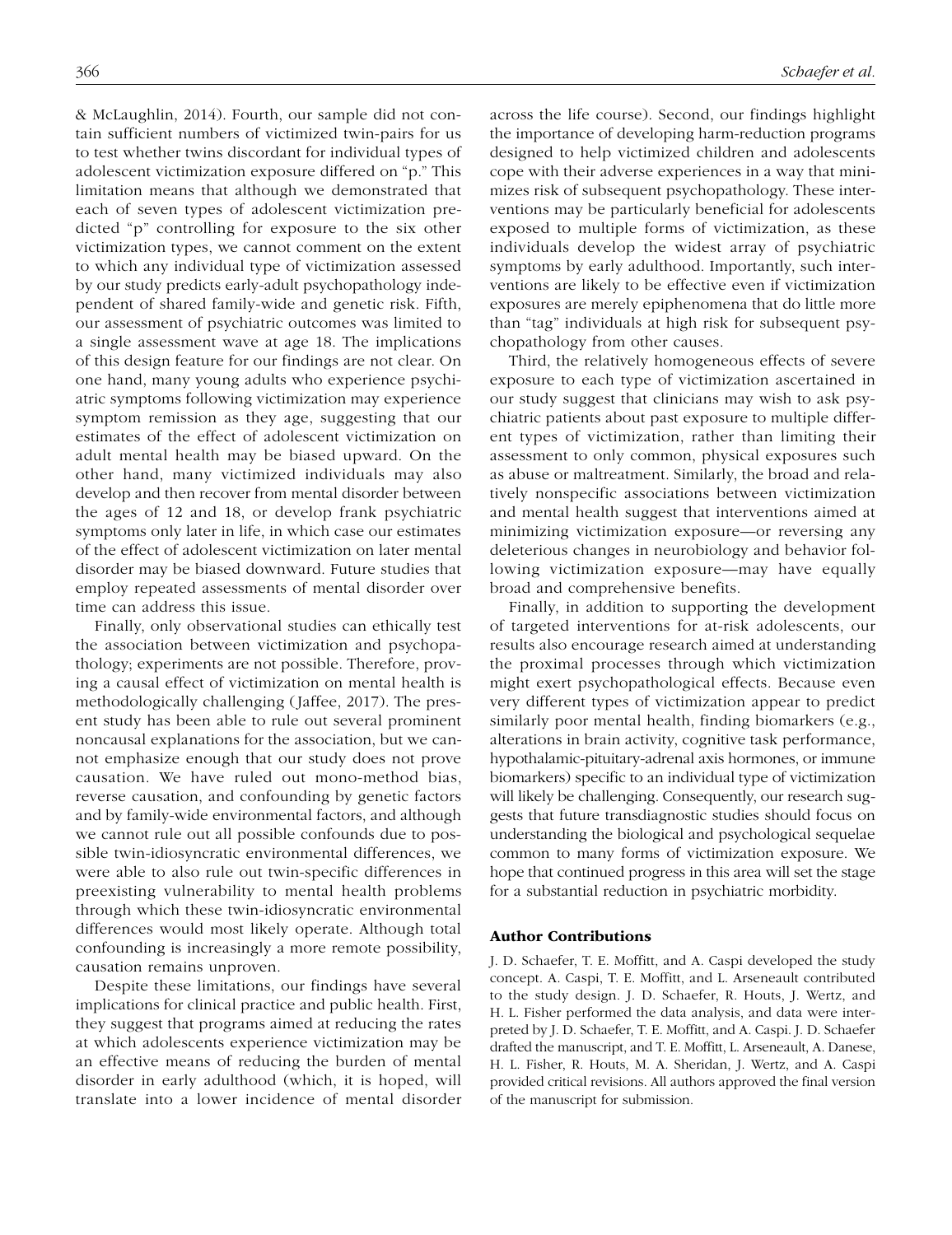#### Declaration of Conflicting Interests

The author(s) declared that there were no conflicts of interest with respect to the authorship or the publication of this article.

#### Funding

The Environmental Risk Longitudinal Twin Study was funded by U.K. Medical Research Council Grant G1002190. Additional support was provided by *Eunice Kennedy Shriver* National Institute of Child Health and Development (NICHD) Grant HD077482 and the Jacobs Foundation. Data support was provided by the Duke Social Science Research Institute. H. L. Fisher was supported by an MQ: Transforming Mental Health Award MQ14F40. L. Arseneault is a Mental Health Leadership Fellow for the U.K. Economic and Social Research Council. J. D. Schaefer was supported by National Institute on Aging Grant T32-AG000139 and NICHD Grant T32-HD007376.

#### Supplemental Material

Additional supporting information can be found at [http://](http://journals.sagepub.com/doi/suppl/10.1177/2167702617741381) [journals.sagepub.com/doi/suppl/10.1177/2167702617741381](http://journals.sagepub.com/doi/suppl/10.1177/2167702617741381)

### References

- Achenbach, T. M. (1991a). *Manual for the Child Behavior Checklist and 1991 profile*. Burlington: University of Vermont.
- Achenbach, T. M. (1991b). *Manual for the Teacher's Report Form and 1991 profile*. Burlington: University of Vermont.
- Agnew-Blais, J., & Danese, A. (2016). Childhood maltreatment and unfavourable clinical outcomes in bipolar disorder: A systematic review and meta-analysis. *The Lancet Psychiatry*, *3*(4), 342–349. doi[:10.1016/S2215-0366\(15\)](https://doi.org/10.1016/S2215-0366(15)00544-1) [00544-1](https://doi.org/10.1016/S2215-0366(15)00544-1)
- Agnew-Blais, J. C., Polanczyk, G. V., Danese, A., Wertz, J., Moffitt, T. E., & Arseneault, L. (2016). Evaluation of the persistence, remission, and emergence of attentiondeficit/hyperactivity disorder in young adulthood. *JAMA Psychiatry*, *73*(7), 713–720. doi:[10.1001/jamapsychiatry](https://doi.org/10.1001/jamapsychiatry.2016.0465) [.2016.0465](https://doi.org/10.1001/jamapsychiatry.2016.0465)
- American Psychiatric Association. (1994). *Diagnostic and statistical manual of mental disorders* (4th ed.). Washington, DC: Author.
- American Psychiatric Association. (2013). *Diagnostic and statistical manual of mental disorders* (5th ed.). Washington, DC: Author.
- Anda, R. F., Felitti, V. J., Bremner, J. D., Walker, J. D., Whitfield, C., Perry, B. D., . . . Giles, W. H. (2006). The enduring effects of abuse and related adverse experiences in childhood: A convergence of evidence from neurobiology and epidemiology. *European Archives of Psychiatry and Clinical Neuroscience*, *256*(3), 174–186. doi[:10.1007/](https://doi.org/http://dx.doi.org.proxy.lib.duke.edu/10.1007/s00406-005-0624-4) [s00406-005-0624-4](https://doi.org/http://dx.doi.org.proxy.lib.duke.edu/10.1007/s00406-005-0624-4)
- Anda, R. F., Whitfield, C. L., Felitti, V. J., Chapman, D., Edwards, V. J., Dube, S. R., & Williamson, D. F. (2002). Adverse childhood experiences, alcoholic parents, and later risk of alcoholism and depression. *Psychiatric Services*, *53*(8), 1001–1009. doi:[10.1176/appi.ps.53.8.1001](https://doi.org/10.1176/appi.ps.53.8.1001)
- Andersen, S. L., Tomada, A., Vincow, E. S., Valente, E., Polcari, A., & Teicher, M. H. (2008). Preliminary evidence

for sensitive periods in the effect of childhood sexual abuse on regional brain development. *The Journal of Neuropsychiatry and Clinical Neurosciences*, *20*(3), 292– 301.

- Arseneault, L., Cannon, M., Fisher, H. L., Polanczyk, G., Moffitt, T. E., & Caspi, A. (2011). Childhood trauma and children's emerging psychotic symptoms: A genetically sensitive longitudinal cohort study. *The American Journal of Psychiatry*, *168*(1), 65–72. doi:[10.1176/appi](https://doi
.org/10.1176/appi.ajp.2010.10040567) [.ajp.2010.10040567](https://doi
.org/10.1176/appi.ajp.2010.10040567)
- Arseneault, L., Walsh, E., Trzesniewski, K., Newcombe, R., Caspi, A., & Moffitt, T. E. (2006, July). Bullying victimization uniquely contributes to adjustment problems in young children: A nationally representative cohort study. *Pediatrics*, *118*(1), 130–138.
- Bank, L., Dishion, T., Skinner, M., & Patterson, G. R. (1990). Method variance in structural equation modeling: Living with "glop." In G. R. Patterson (Ed.), *Advances in family research. Depression and aggression in family interaction* (pp. 247–279). Hillsdale, NJ: Erlbaum.
- Berenz, E. C., Amstadter, A. B., Aggen, S. H., Knudsen, G. P., Reichborn-Kjennerud, T., Gardner, C. O., & Kendler, K. S. (2013). Childhood trauma and personality disorder criterion counts: A co-twin control analysis. *Journal of Abnormal Psychology*, *122*(4), 1070–1076. doi:[10.1037/a0034238](https://doi.org/10.1037/a0034238)
- Bornovalova, M. A., Huibregtse, B. M., Hicks, B. M., Keyes, M., McGue, M., & Iacono, W. (2013). Tests of a direct effect of childhood abuse on adult borderline personality disorder traits: A longitudinal discordant twin design. *Journal of Abnormal Psychology*, *122*(1), 180–194. doi[:10.1037/](https://doi.org/10.1037/a0028328) [a0028328](https://doi.org/10.1037/a0028328)
- Brown, R. C., Berenz, E. C., Aggen, S. H., Gardner, C. O., Knudsen, G. P., Reichborn-Kjennerud, T., . . . Amstadter, A. B. (2014). Trauma exposure and Axis I psychopathology: A co-twin control analysis in Norwegian young adults. *Psychological Trauma: Theory, Research, Practice and Policy*, *6*(6), 652–660. doi:[10.1037/a0034326](https://doi.org/10.1037/a0034326)
- Brown, S. L., Birch, D. A., & Kancherla, V. (2005). Bullying perspectives: Experiences, attitudes, and recommendations of 9- to 13-year-olds attending health education centers in the United States. *Journal of School Health*, *75*(10), 384–392.
- Brunner, M., Nagy, G., & Wilhelm, O. (2012). A tutorial on hierarchically structured constructs. *Journal of Personality*, *80*(4), 796–846. doi:[10.1111/j.1467-6494.2011.00749.x](https://doi.org/10.1111/j.1467-6494.2011.00749.x)
- Capusan, A. J., Kuja-Halkola, R., Bendtsen, P., Viding, E., McCrory, E., Marteinsdottir, I., & Larsson, H. (2016). Childhood maltreatment and attention deficit hyperactivity disorder symptoms in adults: A large twin study. *Psychological Medicine*, *46*(12), 2637–2646. doi:[10.1017/](https://doi.org/10.1017/S0033291716001021) [S0033291716001021](https://doi.org/10.1017/S0033291716001021)
- Carlin, J. B., Gurrin, L. C., Sterne, J. A., Morley, R., & Dwyer, T. (2005). Regression models for twin studies: A critical review. *International Journal of Epidemiology*, *34*(5), 1089–1099. doi:[10.1093/ije/dyi153](https://doi.org/10.1093/ije/dyi153)
- Caspi, A., Houts, R. M., Belsky, D. W., Goldman-Mellor, S. J., Harrington, H., Israel, S., . . . Moffitt, T. E. (2014). The p factor: One general psychopathology factor in the structure of psychiatric disorders? *Clinical Psychological Science*, *2*(2), 119–137. doi:[10.1177/2167702613497473](https://doi.org/10.1177/2167702613497473)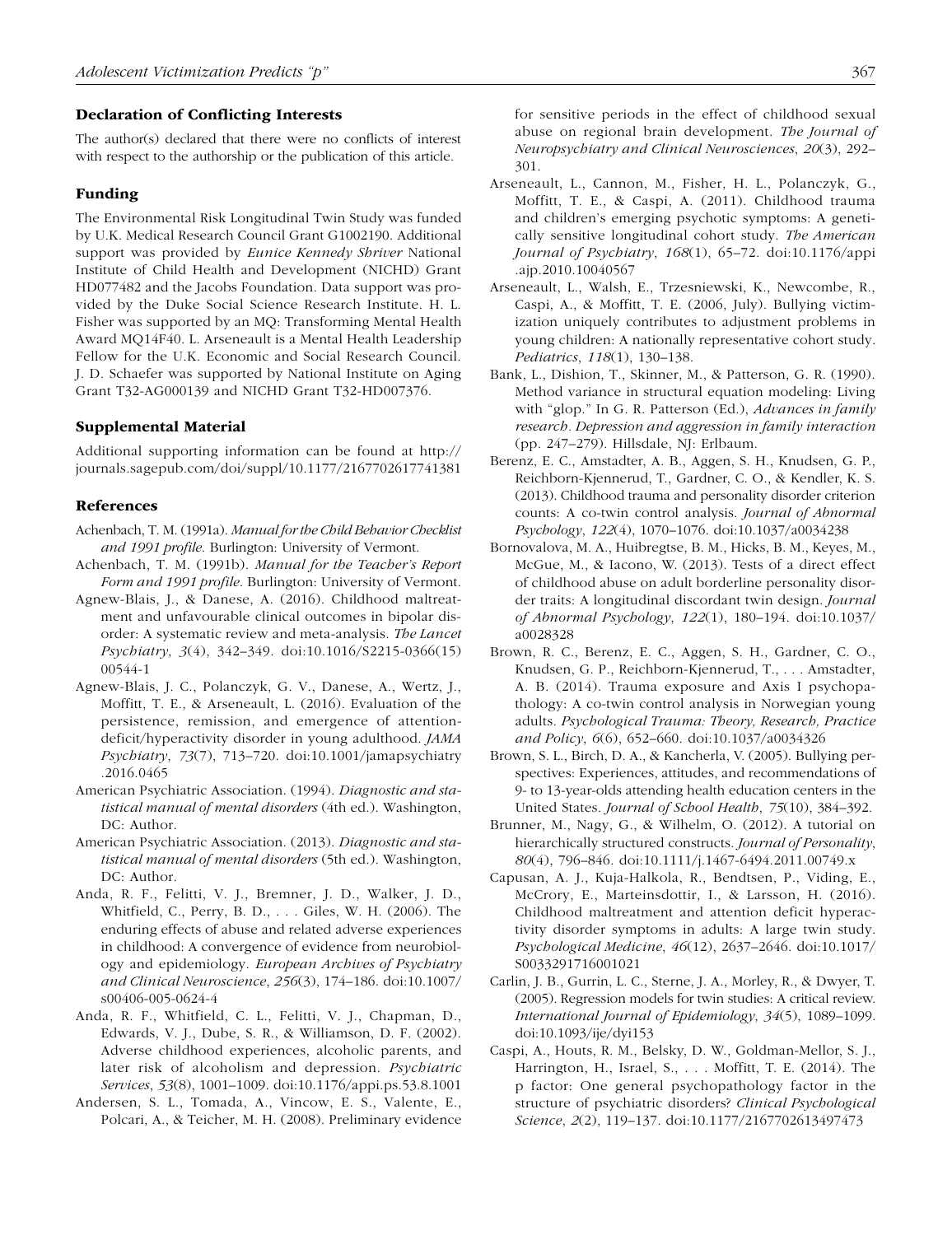- Danese, A., & McEwen, B. S. (2012). Adverse childhood experiences, allostasis, allostatic load, and age-related disease. *Physiology & Behavior*, *106*(1), 29–39. doi[:10.1016/j.phys](https://doi.org/10.1016/j.physbeh.2011.08.019) [beh.2011.08.019](https://doi.org/10.1016/j.physbeh.2011.08.019)
- Danese, A., Moffitt, T. E., Arseneault, L., Bleiberg, B. A., Dinardo, P. B., Gandelman, S. B., . . . Caspi, A. (2017). The origins of cognitive deficits in victimized children: Implications for neuroscientists and clinicians. *American Journal of Psychiatry*, *174*(4), 349–361. doi:[10.1176/appi](https://doi.org/10.1176/appi.ajp.2016.16030333) [.ajp.2016.16030333](https://doi.org/10.1176/appi.ajp.2016.16030333)
- Davidson, L. L., Grigorenko, E. L., Boivin, M. J., Rapa, E., & Stein, A. (2015). A focus on adolescence to reduce neurological, mental health and substance-use disability. *Nature*, *527*(7578), S161–S166. doi:[10.1038/nature16030](https://doi.org/10.1038/nature16030)
- Dinkler, L., Lundström, S., Gajwani, R., Lichtenstein, P., Gillberg, C., & Minnis, H. (2017). Maltreatment-associated neurodevelopmental disorders: A co-twin control analysis. *Journal of Child Psychology and Psychiatry*, *58*(6), 691–701.
- Dinwiddie, S., Heath, A. C., Dunne, M. P., Bucholz, K. K., Madden, P. A., Slutske, W. S., . . . Martin, N. G. (2000). Early sexual abuse and lifetime psychopathology: A co-twin-control study. *Psychological Medicine*, *30*(1), 41–52.
- Dunn, E. C., McLaughlin, K. A., Slopen, N., Rosand, J., & Smoller, J. W. (2013). Developmental timing of child maltreatment and symptoms of depression and suicidal ideation in young adulthood: Results from the National Longitudinal Study of Adolescent Health. *Depression and Anxiety*, *30*(10), 955–964. doi[:10.1002/da.22102](https://doi.org/10.1002/da.22102)
- Edwards, V. J., Holden, G. W., Felitti, V. J., & Anda, R. F. (2003). Relationship between multiple forms of childhood maltreatment and adult mental health in community respondents: Results from the Adverse Childhood Experiences Study. *American Journal of Psychiatry*, *160*(8), 1453–1460. doi:[10.1176/appi.ajp.160.8.1453](https://doi.org/10.1176/appi.ajp.160.8.1453)
- Finkelhor, D., Hamby, S. L., Ormrod, R., & Turner, H. (2005). The Juvenile Victimization Questionnaire: Reliability, validity, and national norms. *Child Abuse & Neglect*, *29*(4), 383–412. doi:[10.1016/j.chiabu.2004.11.001](https://doi.org/10.1016/j.chiabu.2004.11.001)
- Finkelhor, D., Hamby, S. L., Turner, H. A., & Ormrod, R. K. (2011). *The Juvenile Victimization Questionnaire: 2nd Revision (JVQ-R2)*. Durham, NH: Crimes Against Children Research Center.
- Finkelhor, D., Ormrod, R. K., & Turner, H. A. (2007a). Polyvictimization: A neglected component in child victimization. *Child Abuse & Neglect*, *31*(1), 7–26. doi[:10.1016/j](https://doi.org/10.1016/j.chiabu.2006.06.008) [.chiabu.2006.06.008](https://doi.org/10.1016/j.chiabu.2006.06.008)
- Finkelhor, D., Ormrod, R. K., & Turner, H. A. (2007b). Re-victimization patterns in a national longitudinal sample of children and youth. *Child Abuse & Neglect*, *31*(5), 479–502. doi:[10.1016/j.chiabu.2006.03.012](https://doi.org/10.1016/j.chiabu.2006.03.012)
- Finkelhor, D., Ormrod, R. K., & Turner, H. A. (2009). Lifetime assessment of poly-victimization in a national sample of children and youth. *Child Abuse & Neglect*, *33*(7), 403– 411. doi[:10.1016/j.chiabu.2008.09.012](https://doi.org/10.1016/j.chiabu.2008.09.012)
- Fisher, H. L., Caspi, A., Moffitt, T. E., Wertz, J., Gray, R., Newbury, J., . . . Arseneault, L. (2015). Measuring adolescents' exposure to victimization: The Environmental Risk (E-Risk) Longitudinal Twin Study. *Development and Psychopathology*, *27*(4, Pt. 2), 1399–1416. doi:[10.1017/](https://doi.org/10.1017/S0954579415000838) [S0954579415000838](https://doi.org/10.1017/S0954579415000838)
- Fisher, H. L., Moffitt, T. E., Houts, R. M., Belsky, D. W., Arseneault, L., & Caspi, A. (2012). Bullying victimisation and risk of self harm in early adolescence: Longitudinal cohort study. *British Medical Journal*, *344*, e2683. doi:[10](https://doi.org/10.1136/bmj.e2683) [.1136/bmj.e2683](https://doi.org/10.1136/bmj.e2683)
- Fuhrmann, D., Knoll, L. J., & Blakemore, S.-J. (2015). Adolescence as a sensitive period of brain development. *Trends in Cognitive Sciences*, *19*(10), 558–566. doi:[10.1016/j.tics.2015.07.008](https://doi.org/10.1016/j.tics.2015.07.008)
- Gjone, H., & Nøvik, T. S. (1995). Parental ratings of behaviour problems: A twin and general population comparison. *Journal of Child Psychology and Psychiatry*, *36*(7), 1213–1224. doi:[10.1111/j.1469-7610.1995.tb01366.x](https://doi.org/10.1111/j.1469-7610.1995.tb01366.x)
- Gogtay, N., Giedd, J. N., Lusk, L., Hayashi, K. M., Greenstein, D., Vaituzis, A. C., . . . Thompson, P. M. (2004). Dynamic mapping of human cortical development during childhood through early adulthood. *Proceedings of the National Academy of Sciences of the United States of America*, *101*(21), 8174–8179. doi:1[0.1073/pnas.0402680101](https://doi.org/10.1073/pnas.0402680101)
- Green, J. G., McLaughlin, K. A., Berglund, P. A., Gruber, M. J., Sampson, N. A., Zaslavsky, A. M., & Kessler, R. C. (2010). Childhood adversities and adult psychiatric disorders in the National Comorbidity Survey Replication I: Associations with first onset of DSM-IV disorders. *Archives of General Psychiatry*, *67*(2), 113–123. doi[:10.1001/arch](https://doi.org/10.1001/archgenpsychiatry.2009.186) [genpsychiatry.2009.186](https://doi.org/10.1001/archgenpsychiatry.2009.186)
- Greene, A. L., & Eaton, N. R. (2017). The temporal stability of the bifactor model of comorbidity: An examination of moderated continuity pathways. *Comprehensive Psychiatry*, *72*, 74–82. doi:[10.1016/j.comppsych.2016.09.010](https://doi.org/10.1016/j.comppsych.2016.09.010)
- Hamby, S., Finkelhor, D., Ormrod, D., & Turner, H. (2004). *The comprehensive JV administration and scoring manual*. Durham, NH: Crimes Against Children Research Center.
- Harris, J. R. (2009). *The nurture assumption: Why children turn out the way they do, revised and updated* (2nd rev. ed.). New York, NY: Free Press.
- Heatherton, T. F., Kozlowski, L. T., Frecker, R. C., & Fagerström, K. O. (1991). The Fagerström Test for Nicotine Dependence: A revision of the Fagerström Tolerance Questionnaire. *British Journal of Addiction*, *86*(9), 1119–1127.
- Hill, A. B. (2015). The environment and disease: Association or causation? *Journal of the Royal Society of Medicine*, *108*(1), 32–37. doi:[10.1177/0141076814562718](https://doi.org/10.1177/0141076814562718)
- Jaffee, S. R. (2017). Child maltreatment and risk for psychopathology in childhood and adulthood. *Annual Review of Clinical Psychology*, *13*(1), 525-551. doi:[10.1146/annurev](https://doi.org/10.1146/annurev-clinpsy-032816-045005)[clinpsy-032816-045005](https://doi.org/10.1146/annurev-clinpsy-032816-045005)
- Jaffee, S. R., Caspi, A., Moffitt, T. E., Polo-Tomas, M., Price, T. S., & Taylor, A. (2004). The limits of child effects: Evidence for genetically mediated child effects on corporal punishment but not on physical maltreatment. *Developmental Psychology*, *40*(6), 1047–1058. doi:[10.1037/0012-1649](https://doi.org/10.1037/0012-1649.40.6.1047) [.40.6.1047](https://doi.org/10.1037/0012-1649.40.6.1047)
- Kaplow, J. B., & Widom, C. S. (2007). Age of onset of child maltreatment predicts long-term mental health outcomes. *Journal of Abnormal Psychology*, *116*(1), 176–187. doi:[10.1037/0021-843X.116.1.176](https://doi.org/10.1037/0021-843X.116.1.176)
- Kendler, K. S., & Aggen, S. H. (2014). Clarifying the causal relationship in women between childhood sexual abuse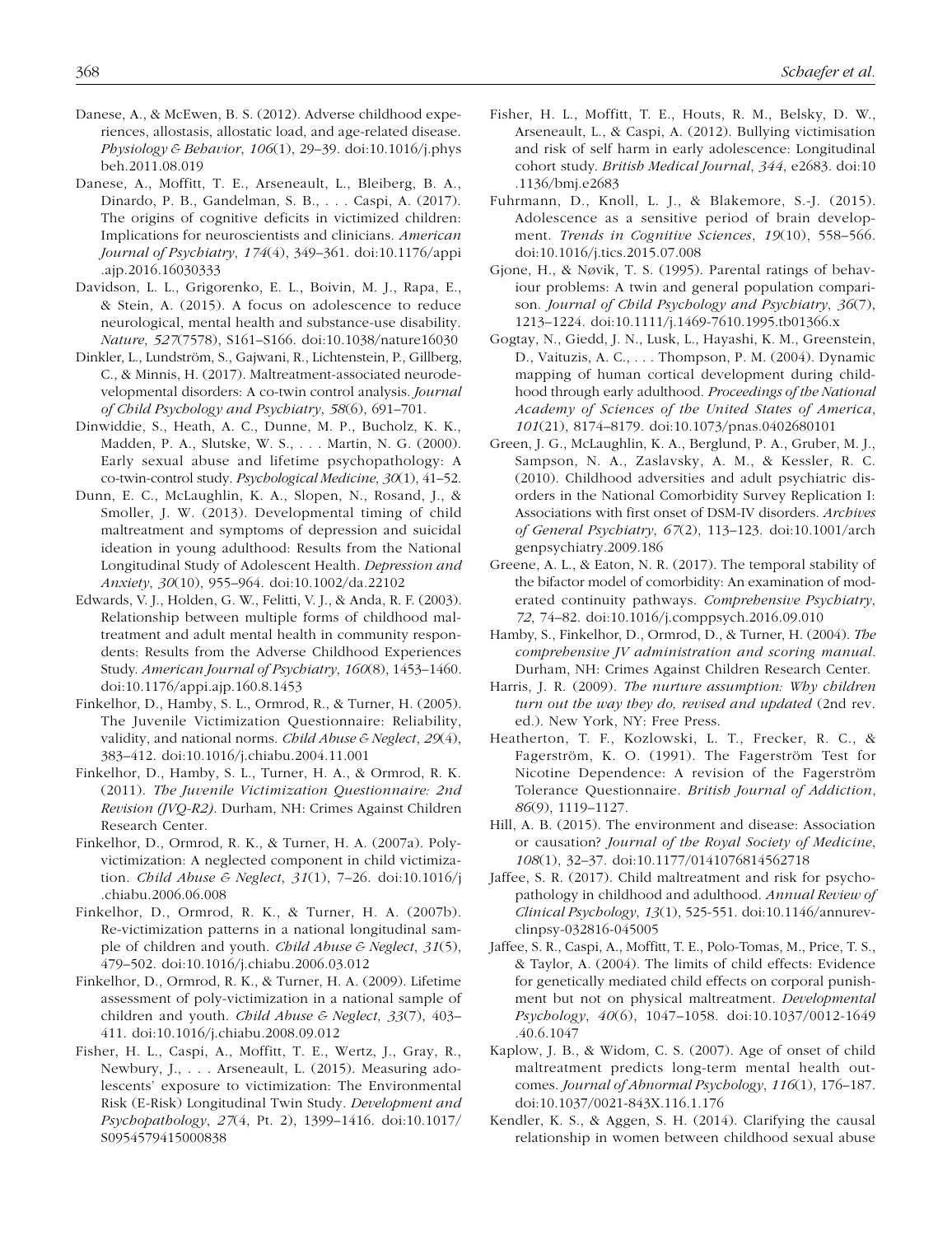and lifetime major depression. *Psychological Medicine*, *44*(6), 1213–1221. doi:[10.1017/S0033291713001797](https://doi.org/10.1017/S0033291713001797)

- Kessler, R. C., Berglund, P., Demler, O., Jin, R., Merikangas, K. R., & Walters, E. E. (2005). Lifetime prevalence and age-ofonset distributions of DSM-IV disorders in the National Comorbidity Survey Replication. *Archives of General Psychiatry*, *62*(6), 593–602. doi:[10.1001/archpsyc.62.6.593](https://doi.org/10.1001/archpsyc.62.6.593)
- Kessler, R. C., Davis, C. G., & Kendler, K. S. (1997). Childhood adversity and adult psychiatric disorder in the US National Comorbidity Survey. *Psychological Medicine*, *27*(5), 1101– 1119.
- Keyes, K. M., Eaton, N. R., Krueger, R. F., McLaughlin, K. A., Wall, M. M., Grant, B. F., & Hasin, D. S. (2012). Childhood maltreatment and the structure of common psychiatric disorders. *The British Journal of Psychiatry*, *200*(2), 107– 115. doi:[10.1192/bjp.bp.111.093062](https://doi.org/10.1192/bjp.bp.111.093062)
- Kim-Cohen, J., Caspi, A., Moffitt, T. E., Harrington, H., Milne, B. J., & Poulton, R. (2003). Prior juvenile diagnoses in adults with mental disorder: Developmental follow-back of a prospective-longitudinal cohort. *Archives of General Psychiatry*, *60*(7), 709–717. doi:[10.1001/archpsyc.60.7.709](https://doi.org/10.1001/archpsyc.60.7.709)
- Kotov, R., Krueger, R. F., Watson, D., Achenbach, T. M., Althoff, R. R., Bagby, R. M., . . . Zimmerman, M. (2017). The Hierarchical Taxonomy of Psychopathology (HiTOP): A dimensional alternative to traditional nosologies. *Journal of Abnormal Psychology*, *126*(4), 454–477. doi:[10.1037/abn0000258](https://doi.org/10.1037/abn0000258)
- Kovacs, M. (1992). *Children's depression inventory*. North Tonawanda, NY: Multi-Health Systems, Inc.
- Laceulle, O. M., Vollebergh, W. A. M., & Ormel, J. (2015). The structure of psychopathology in adolescence: Replication of a general psychopathology factor in the TRAILS Study. *Clinical Psychological Science*, *3*(6), 850–860. doi:[10.1177/2167702614560750](https://doi.org/10.1177/2167702614560750)
- Lahey, B. B., Applegate, B., Hakes, J. K., Zald, D. H., Hariri, A. R., & Rathouz, P. J. (2012). Is there a general factor of prevalent psychopathology during adulthood? *Journal of Abnormal Psychology*, *121*(4), 971–977. doi[:10.1037/a0028355](https://doi.org/10.1037/a0028355)
- Lahey, B. B., Krueger, R. F., Rathouz, P. J., Waldman, I. D., & Zald, D. H. (2017). A hierarchical causal taxonomy of psychopathology across the life span. *Psychological Bulletin*, *143*(2), 142–186. [doi:10.1037/bul0000069](https://doi.org/10.1037/bul0000069)
- Lahey, B. B., Rathouz, P. J., Keenan, K., Stepp, S. D., Loeber, R., & Hipwell, A. E. (2015). Criterion validity of the general factor of psychopathology in a prospective study of girls. *Journal of Child Psychology and Psychiatry*, *56*(4), 415–422. doi[:10.1111/jcpp.12300](https://doi.org/10.1111/jcpp.12300)
- Loewy, R. L., Pearson, R., Vinogradov, S., Bearden, C. E., & Cannon, T. D. (2011). Psychosis risk screening with the Prodromal Questionnaire–Brief Version (PQ-B). *Schizophrenia Research*, *129*(1), 42–46. doi:[10.1016/j](https://doi.org/10.1016/j.schres.2011.03.029) [.schres.2011.03.029](https://doi.org/10.1016/j.schres.2011.03.029)
- March, J. S., Parker, J. D. A., Sullivan, K., Stallings, P., & Conners, C. K. (1997). The Multidimensional Anxiety Scale for Children (MASC): Factor structure, reliability, and validity. *Journal of the American Academy of Child & Adolescent Psychiatry*, *36*(4), 554–565. doi:[10.1097/00004583-199](https://doi.org/10.1097/00004583-199704000-00019) [704000-00019](https://doi.org/10.1097/00004583-199704000-00019)
- Martel, M. M., Pan, P. M., Hoffmann, M. S., Gadelha, A., do Rosário, M. C., Mari, J. J., . . . Salum, G. A. (2017). A general psychopathology factor (p factor) in children: Structural model analysis and external validation through familial risk and child global executive function. *Journal of Abnormal Psychology*, *126*(1), 137–148. doi:[10.1037/](https://doi.org/10.1037/abn0000205) [abn0000205](https://doi.org/10.1037/abn0000205)
- Milne, B. J., Moffitt, T. E., Crump, R., Poulton, R., Rutter, M., Sears, M. R., . . . Caspi, A. (2008). How should we construct psychiatric family history scores? A comparison of alternative approaches from the Dunedin Family Health History Study. *Psychological Medicine*, *38*(12), 1793–1802. doi:[10.1017/S0033291708003115](https://doi.org/10.1017/S0033291708003115)
- Moffitt, T. E., & the E-Risk Study Team. (2002). Teen-aged mothers in contemporary Britain. *Journal of Child Psychology and Psychiatry*, *43*(6), 727–742. doi:[10.1111/1469-](https://doi.org/10.1111/1469-7610.00082) [7610.00082](https://doi.org/10.1111/1469-7610.00082)
- Moffitt, T. E., & the Klaus-Grawe ThinkTank. (2013). Childhood exposure to violence and lifelong health: Clinical intervention science and stress-biology research join forces. *Development and Psychopathology*, *25*(4, Pt. 2), 1619– 1634. doi[:10.1017/S0954579413000801](http://dx.doi.org/10.1017/S0954579413000801)
- Morgan, J. F., Reid, F., & Lacey, J. H. (1999). The SCOFF questionnaire: Assessment of a new screening tool for eating disorders. *British Medical Journal*, *319*(7223), 1467–1468. doi:[10.1136/bmj.319.7223.1467](https://doi.org/10.1136/bmj.319.7223.1467)
- Murray, A. L., Eisner, M., & Ribeaud, D. (2016). The development of the general factor of psychopathology "p factor" through childhood and adolescence. *Journal of Abnormal Child Psychology*, *44*(8), 1573–1586. doi[:10.1007/s10802-](https://doi.org/10.1007/s10802-016-0132-1) [016-0132-1](https://doi.org/10.1007/s10802-016-0132-1)
- Nanni, V., Uher, R., & Danese, A. (2012). Childhood maltreatment predicts unfavorable course of illness and treatment outcome in depression: A meta-analysis. *The American Journal of Psychiatry*, *169*(2), 141–151.
- Nemeroff, C. B. (2016). Paradise lost: The neurobiological and clinical consequences of child abuse and neglect. *Neuron*, *89*(5), 892–909. doi[:10.1016/j.neuron.2016.01.019](https://doi.org/10.1016/j.neuron.2016.01.019)
- Odgers, C. L., Caspi, A., Bates, C. J., Sampson, R. J., & Moffitt, T. E. (2012). Systematic social observation of children's neighborhoods using Google Street View: A reliable and cost-effective method. *Journal of Child Psychology and Psychiatry*, *53*(10), 1009–1017. doi[:10.1111/j.1469-](https://doi.org/10.1111/j.1469-7610.2012.02565.x) [7610.2012.02565.x](https://doi.org/10.1111/j.1469-7610.2012.02565.x)
- Olino, T. M., Dougherty, L. R., Bufferd, S. J., Carlson, G. A., & Klein, D. N. (2014). Testing models of psychopathology in preschool-aged children using a structured interviewbased assessment. *Journal of Abnormal Child Psychology*, *42*(7), 1201–1211. doi[:10.1007/s10802-014-9865-x](http://dx.doi.org/10.1007/s10802-014-9865-x)
- Patalay, P., Fonagy, P., Deighton, J., Belsky, J., Vostanis, P., & Wolpert, M. (2015). A general psychopathology factor in early adolescence. *The British Journal of Psychiatry*, *207*(1), 15–22. doi:[10.1192/bjp.bp.114.149591](https://doi.org/10.1192/bjp.bp.114.149591)
- Pattwell, S. S., Duhoux, S., Hartley, C. A., Johnson, D. C., Jing, D., Elliott, M. D., . . . Lee, F. S. (2012). Altered fear learning across development in both mouse and human. *Proceedings of the National Academy of Sciences of the United States of America*, *109*(40), 16318–16323.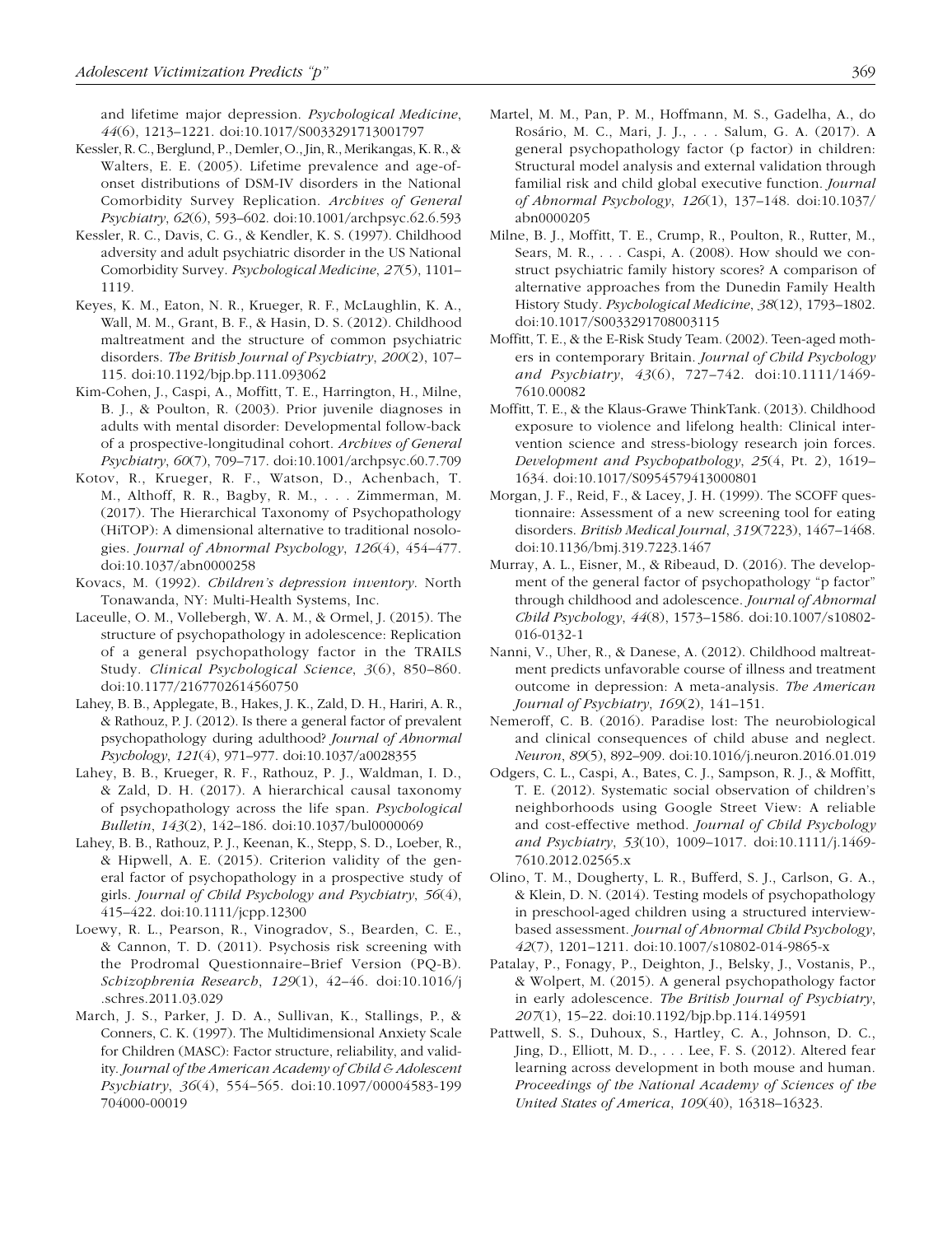- Paus, T., Keshavan, M., & Giedd, J. N. (2008). Why do many psychiatric disorders emerge during adolescence? *Nature Reviews Neuroscience*, *9*(12), 947–957. doi:[10.1038/nrn2513](https://doi.org/10.1038/nrn2513)
- Peskin, M. F., Tortolero, S. R., & Markham, C. M. (2006). Bullying and victimization among Black and Hispanic adolescents. *Adolescence*, *41*(163), 467–484.
- Pinker, S. (2003). *The blank slate: The modern denial of human nature* (Reprint ed.). New York, NY: Penguin Books.
- Polanczyk, G., Caspi, A., Houts, R., Kollins, S. H., Rohde, L. A., & Moffitt, T. E. (2010a). Implications of extending the ADHD age-of-onset criterion to age 12: Results from a prospectively studied birth cohort. *Journal of the American Academy of Child & Adolescent Psychiatry*, *49*(3), 210–216. doi:[10.1016/j.jaac.2009.12.014](https://doi.org/10.1016/j.jaac.2009.12.014)
- Polanczyk, G., Moffitt, T. E., Arseneault, L., Cannon, M., Ambler, A., Keefe, R. S. E., . . . Caspi, A. (2010b). Etiological and clinical features of childhood psychotic symptoms: Results from a birth cohort. *Archives of General Psychiatry*, *67*(4), 328. doi:[10.1001/archgenpsychiatry.2010.14](https://doi.org/10.1001/archgenpsychiatry.2010.14)
- Polderman, T. J. C., Benyamin, B., de Leeuw, C. A., Sullivan, P. F., van Bochoven, A., Visscher, P. M., & Posthuma, D. (2015). Meta-analysis of the heritability of human traits based on fifty years of twin studies. *Nature Genetics*, *47*(7), 702–709. doi[:10.1038/ng.3285](https://doi.org/10.1038/ng.3285)
- Putnam, K. T., Harris, W. W., & Putnam, F. W. (2013). Synergistic childhood adversities and complex adult psychopathology. *Journal of Traumatic Stress*, *26*(4), 435–442. doi:[10.1002/jts.21833](https://doi.org/10.1002/jts.21833)
- Radford, L., Corral, S., Bradley, C., Bassett, C., Howat, N., & Collishaw, S. (2011). *Child abuse and neglect in the UK today*. London: U.K. National Society for the Prevention of Cruelty to Children.
- Radford, L., Corral, S., Bradley, C., & Fisher, H. L. (2013). The prevalence and impact of child maltreatment and other types of victimization in the UK: Findings from a population survey of caregivers, children and young people and young adults. *Child Abuse & Neglect*, *37*(10), 801–813. doi[:10.1016/j.chiabu.2013.02.004](https://doi.org/10.1016/j.chiabu.2013.02.004)
- Reuben, A., Moffitt, T. E., Caspi, A., Belsky, D. W., Harrington, H., Schroeder, F., . . . Danese, A. (2016). Lest we forget: Comparing retrospective and prospective assessments of adverse childhood experiences in the prediction of adult health. *Journal of Child Psychology and Psychiatry*, *57*(10), 1103–1112. doi:[10.1111/jcpp.12621](https://doi.org/10.1111/jcpp.12621)
- Rindskopf, D., & Rose, T. (1988). Some theory and applications of confirmatory second-order factor analysis. *Multivariate Behavioral Research*, *23*(1), 51–67. doi:[10.1207/s15327906mbr2301\\_3](https://doi.org/10.1207/s15327906mbr2301_3)
- Robins, L., Cottler, L., Bucholz, K., & Compton, W. (1995). *Diagnostic Interview Schedule for DSM-IV*. St. Louis, MO: Washington University School of Medicine.
- Rowe, D. C. (1995). *The limits of family influence: Genes, experience, and behavior* (Rev. ed.). New York, NY: Guilford Press.
- Scarr, S. (1992). Developmental theories for the 1990s: Development and individual differences. *Child Development*, *63*(1), 1–19. doi[:10.2307/1130897](https://doi.org/10.2307/1130897)
- Scott, K. M., Smith, D. R., & Ellis, P. M. (2010). Prospectively ascertained child maltreatment and its association with

DSM-IV mental disorders in young adults. *Archives of General Psychiatry*, *67*(7), 712–719. doi[:10.1001/archgen](https://doi.org/10.1001/archgenpsychiatry.2010.71) [psychiatry.2010.71](https://doi.org/10.1001/archgenpsychiatry.2010.71)

- Shakoor, S., McGuire, P., Cardno, A. G., Freeman, D., Plomin, R., & Ronald, A. (2015). A shared genetic propensity underlies experiences of bullying victimization in late childhood and self-rated paranoid thinking in adolescence. *Schizophrenia Bulletin*, *41*(3), 754–763. doi:[10.1093/schbul/sbu142](https://doi.org/10.1093/schbul/sbu142)
- Sheridan, M. A., & McLaughlin, K. A. (2014). Dimensions of early experience and neural development: Deprivation and threat. *Trends in Cognitive Sciences*, *18*(11), 580–585. doi:[10.1016/j.tics.2014.09.001](https://doi.org/10.1016/j.tics.2014.09.001)
- Sickmund, M., & Puzzanchera, C. (2014). *Juvenile offenders and victims: 2014 national report*. Pittsburgh, PA: National Center for Juvenile Justice.
- Silberg, J. L., Copeland, W., Linker, J., Moore, A. A., Roberson-Nay, R., & York, T. P. (2016). Psychiatric outcomes of bullying victimization: A study of discordant monozygotic twins. *Psychological Medicine*, *46*(9), 1875–1883. doi:[10.1017/S0033291716000362](https://doi.org/10.1017/S0033291716000362)
- Snyder, H. R., Young, J. F., & Hankin, B. L. (2017a). Chronic stress exposure and generation are related to the p-factor and externalizing specific psychopathology in youth. *Journal of Clinical Child & Adolescent Psychology.* Advance online publication. doi:10.1080/15374416.2017.1321002
- Snyder, H. R., Young, J. F., & Hankin, B. L. (2017b). Strong homotypic continuity in common psychopathology-, internalizing-, and externalizing-specific factors over time in adolescents. *Clinical Psychological Science*, *5*(1), 98–110. doi:[10.1177/2167702616651076](https://doi.org/10.1177/2167702616651076)
- Spear, L. P. (2009). Heightened stress responsivity and emotional reactivity during pubertal maturation: Implications for psychopathology. *Development and Psychopathology*, *21*(1), 87–97. doi:[10.1017/S0954579409000066](https://doi.org/10.1017/S0954579409000066)
- Susser, E., & Widom, C. S. (2012). Still searching for lost truths about the bitter sorrows of childhood. *Schizophrenia Bulletin*, *38*(4), 672–675. doi:[10.1093/schbul/sbs074](https://doi.org/10.1093/schbul/sbs074)
- Teicher, M. H., & Samson, J. A. (2013). Childhood maltreatment and psychopathology: A case for ecophenotypic variants as clinically and neurobiologically distinct subtypes. *The American Journal of Psychiatry*, *170*(10), 1114–1133. doi[:10.1176/appi.ajp.2013.12070957](https://doi.org/10.1176/appi.ajp.2013.12070957)
- Trouton, A., Spinath, F. M., & Plomin, R. (2002). Twins Early Development Study (TEDS): A multivariate, longitudinal genetic investigation of language, cognition and behavior problems in childhood. *Twin Research*, *5*(5), 444–448. doi:[10.1375/136905202320906255](https://doi.org/10.1375/136905202320906255)
- Vachon, D. D., Krueger, R. F., Rogosch, F. A., & Cicchetti, D. (2015). Assessment of the harmful psychiatric and behavioral effects of different forms of child maltreatment. *JAMA Psychiatry*, *72*(11), 1135–1142. doi:[10.1001/jama](https://doi.org/10.1001/jamapsychiatry.2015.1792) [psychiatry.2015.1792](https://doi.org/10.1001/jamapsychiatry.2015.1792)
- Widom, C. S., DuMont, K., & Czaja, S. J. (2007). A prospective investigation of major depressive disorder and comorbidity in abused and neglected children grown up. *Archives of General Psychiatry*, *64*(1), 49–56. doi:[10.1001/arch](https://doi.org/10.1001/archpsyc.64.1.49) [psyc.64.1.49](https://doi.org/10.1001/archpsyc.64.1.49)